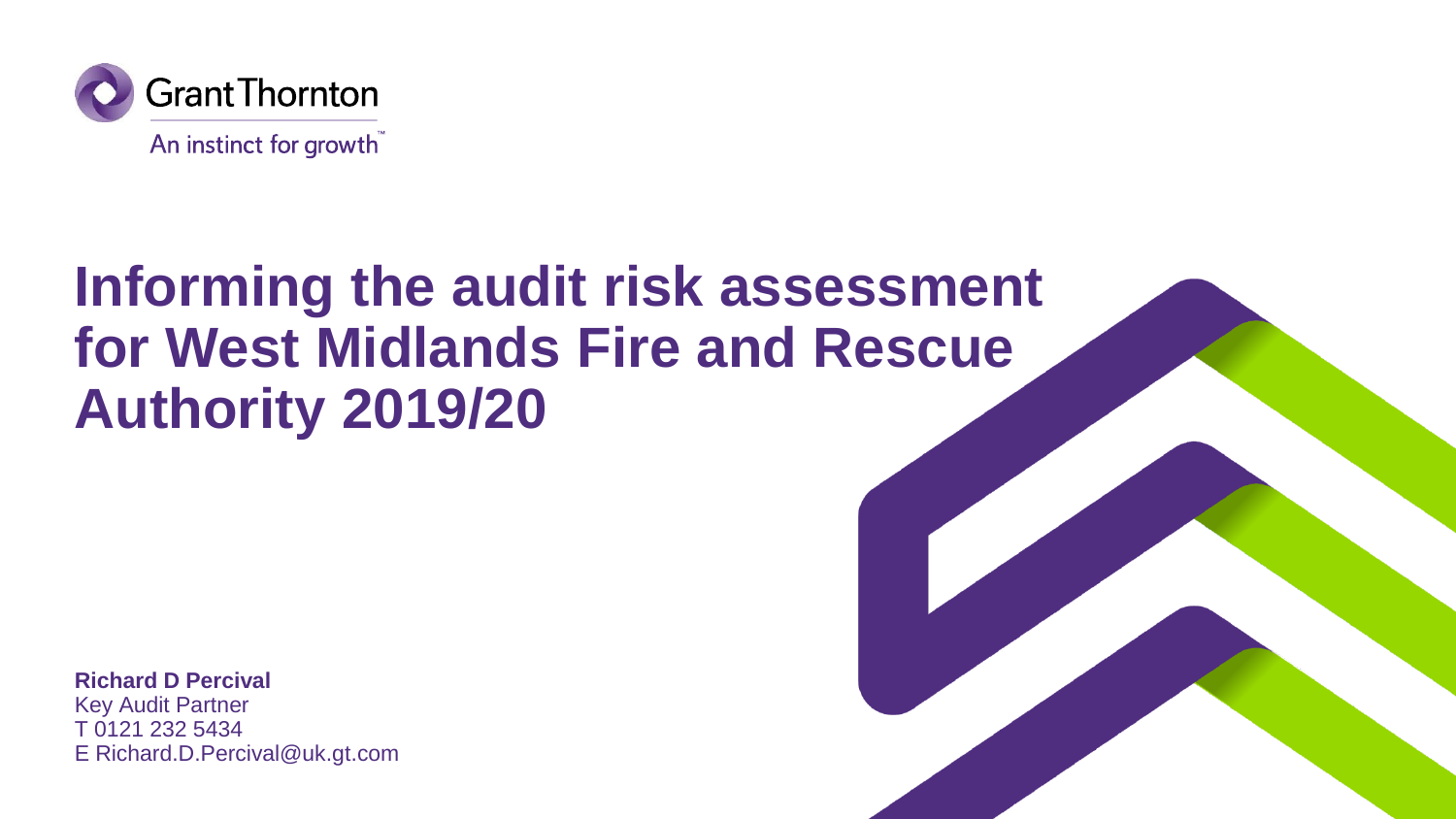Commercial in confidence

The contents of this report relate only to the matters which have come to our attention, which we believe need to be reported to you as part of our audit process. It is not a comprehensive record of all the relevant matters, which may be subject to change, and in particular we cannot be held responsible to you for reporting all of the risks which may affect your business or any weaknesses in your internal controls. This report has been prepared solely for your benefit and should not be quoted in whole or in part without our prior written consent. We do not accept any responsibility for any loss occasioned to any third party acting, or refraining from acting on the basis of the content of this report, as this report was not prepared for, nor intended for, any other purpose.

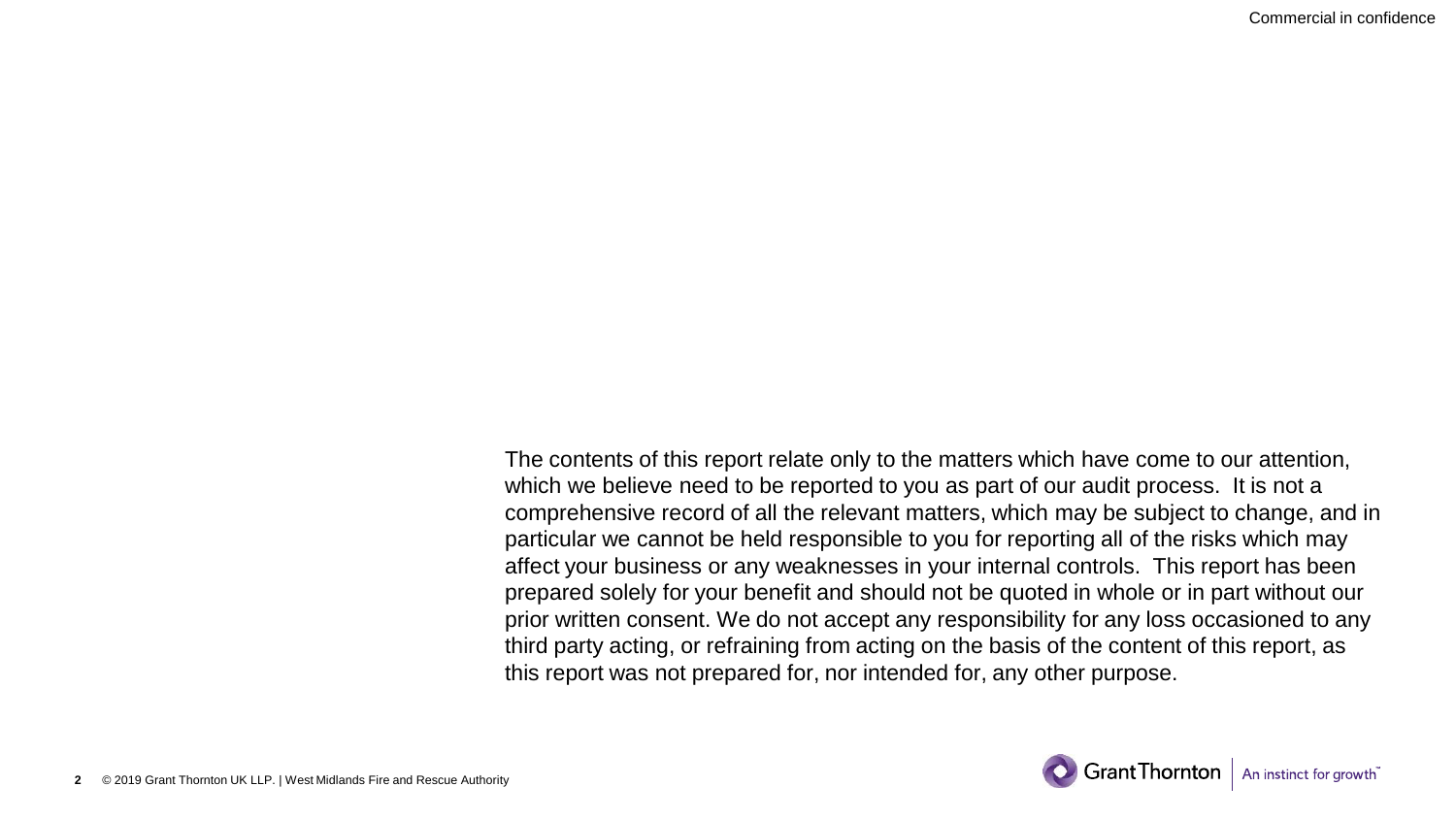# **Table of Contents**

| <b>Section</b>                         | Page           |
|----------------------------------------|----------------|
| Purpose                                | 4              |
| <b>General Enquiries of Management</b> | 6              |
| Fraud                                  | $\overline{7}$ |
| <b>Fraud Risk Assessment</b>           | 8              |
| Laws and Regulations                   | 13             |
| Impact of Laws and Regulations         | 14             |
| <b>Going Concern</b>                   | 16             |
| <b>Going Concern Considerations</b>    | 17             |
| <b>Related Parties</b>                 | 21             |
| <b>Accounting Estimates</b>            | 23             |
| <b>Appendix A Accounting Estimates</b> | 25             |

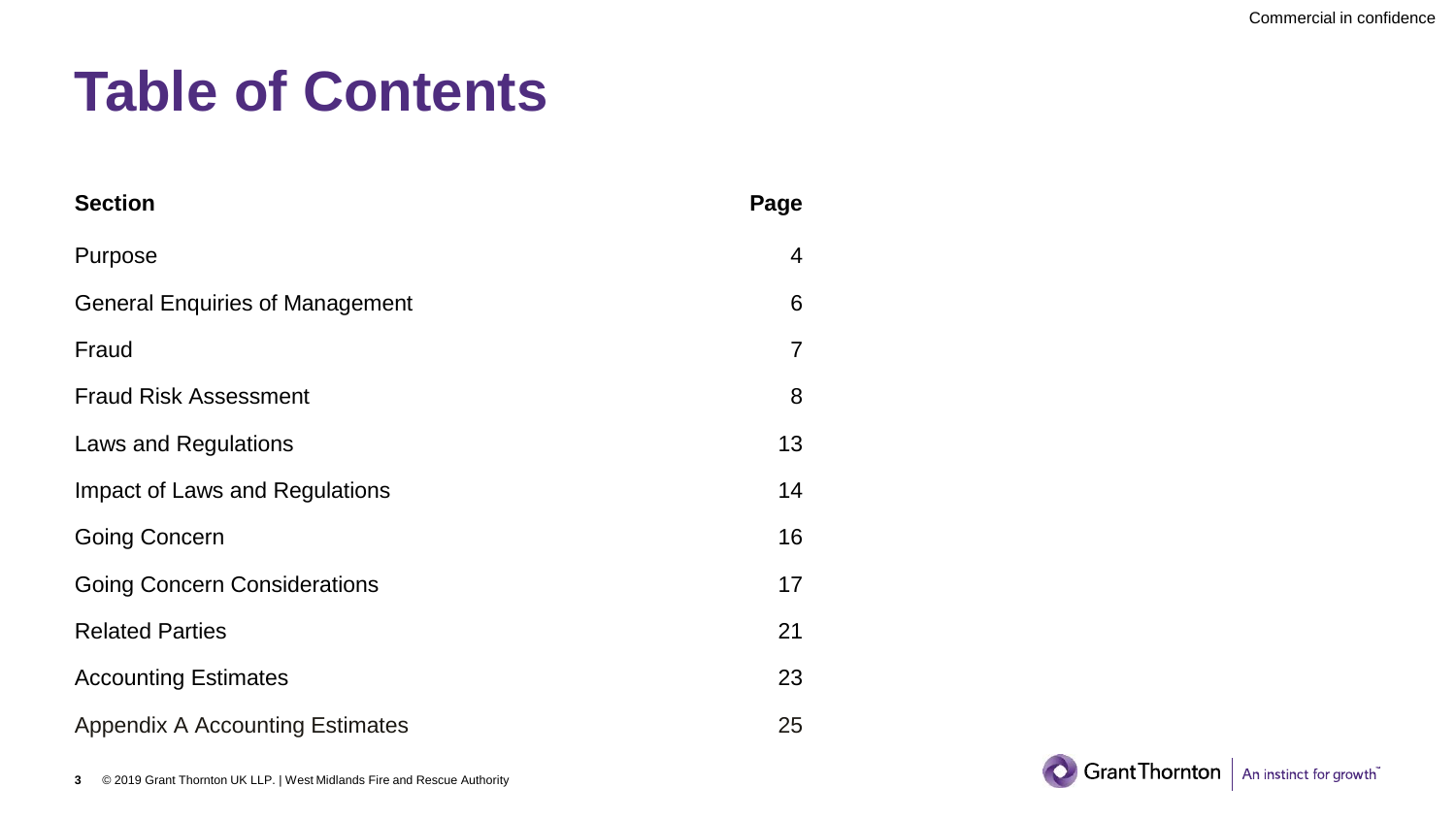### **Purpose**

The purpose of this report is to contribute towards the effective two-way communication between the Authority's external auditors and the Authority's Audit and Risk Committee, as 'those charged with governance'. The report covers some important areas of the auditor risk assessment where we are required to make inquiries of the Audit and Risk Committee under auditing standards.

#### **Background**

Under International Standards on Auditing (UK and Ireland) (ISA(UK&I)) auditors have specific responsibilities to communicate with the Audit and Risk Committee. ISA(UK&I) emphasise the importance of two-way communication between the auditor and the Audit and Risk Committee and also specify matters that should be communicated.

This two-way communication assists both the auditor and the Audit and Risk Committee in understanding matters relating to the audit and developing a constructive working relationship. It also enables the auditor to obtain information relevant to the audit from the Audit and Risk Committee and supports the Audit and Risk Committee in fulfilling its responsibilities in relation to the financial reporting process.

#### **Communication**

As part of our risk assessment procedures we are required to obtain an understanding of management processes and the Audit and Risk Committee's oversight of the following areas:

- General Enquiries of Management;
- Fraud;
- Laws and Regulations;
- Going Concern;
- Related Parties; and
- Accounting Estimates.
- © 2019 Grant Thornton UK LLP. | West Midlands Fire and Rescue Authority **4**

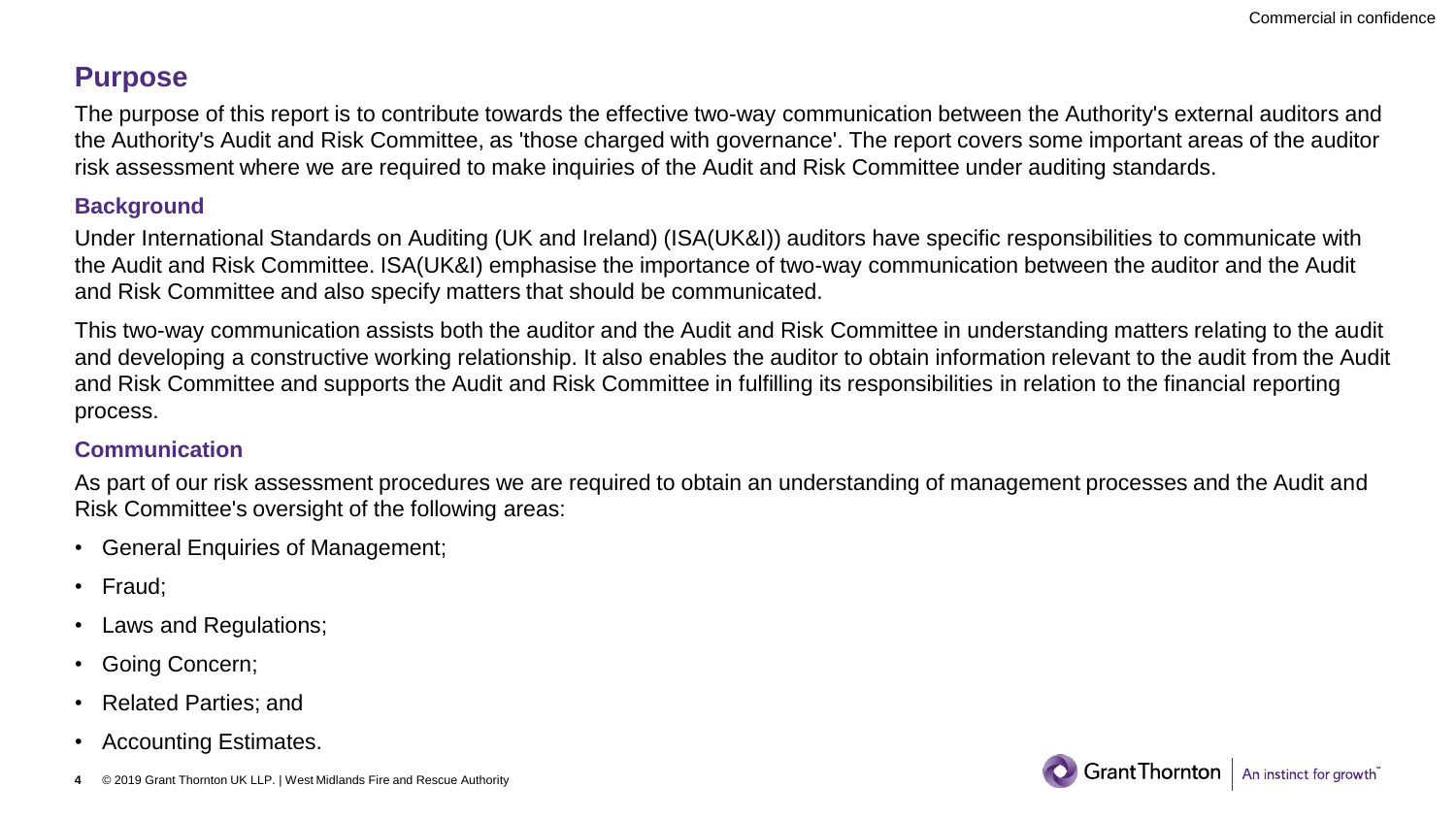## **General Enquiries of Management**

### **Purpose**

This section includes a series of questions which we have posed and the response we have received from the Authority's management.

The Audit and Risk Committee should consider whether these responses are consistent with its understanding and whether there are any further comments it wishes to make.

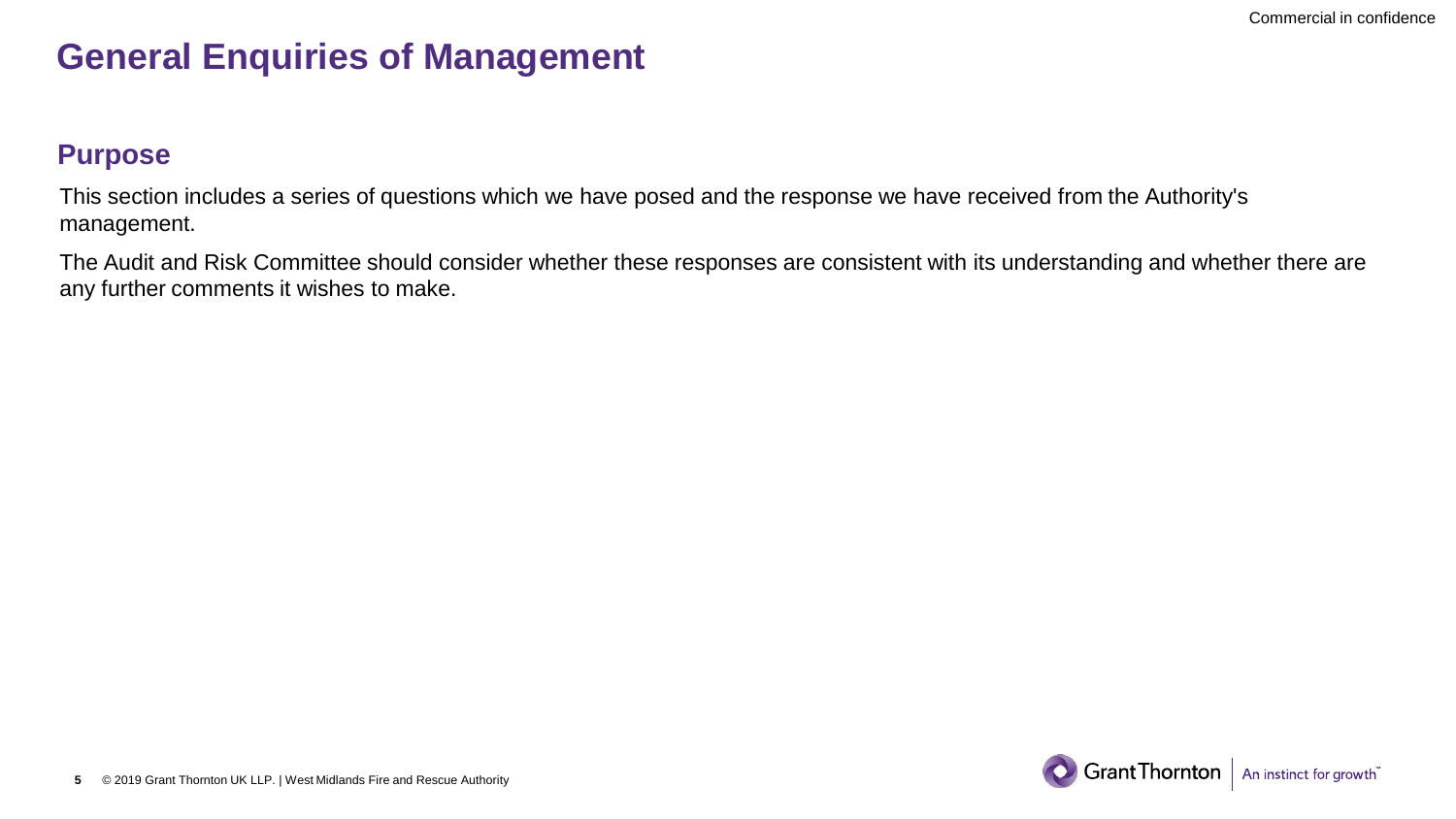## **General Enquiries of Management**

| <b>Question</b>                                                                                                                      | <b>Management response</b>                           |
|--------------------------------------------------------------------------------------------------------------------------------------|------------------------------------------------------|
| 1. What do you regard as the key events or<br>issues that will have a significant impact on the<br>financial statements for 2019/20? | Pensions - McCloud / Sargant remedy hearing outcome. |
| 2. Have you considered the appropriateness of<br>the accounting policies adopted by the Authority?                                   | Yes - Accounting policies are reviewed annually      |
| 3. Have there been any events or transactions<br>that may cause you to change or adopt new<br>accounting policies?                   | None Known                                           |
| 4. Is there any use of financial instruments,<br>including derivatives?                                                              | None Known                                           |
| 5. Are you aware of any significant transaction<br>outside the normal course of business?                                            | None Known                                           |
| 6. Are you aware of any changes in<br>circumstances that would lead to impairment of<br>non-current assets?                          | None Known                                           |

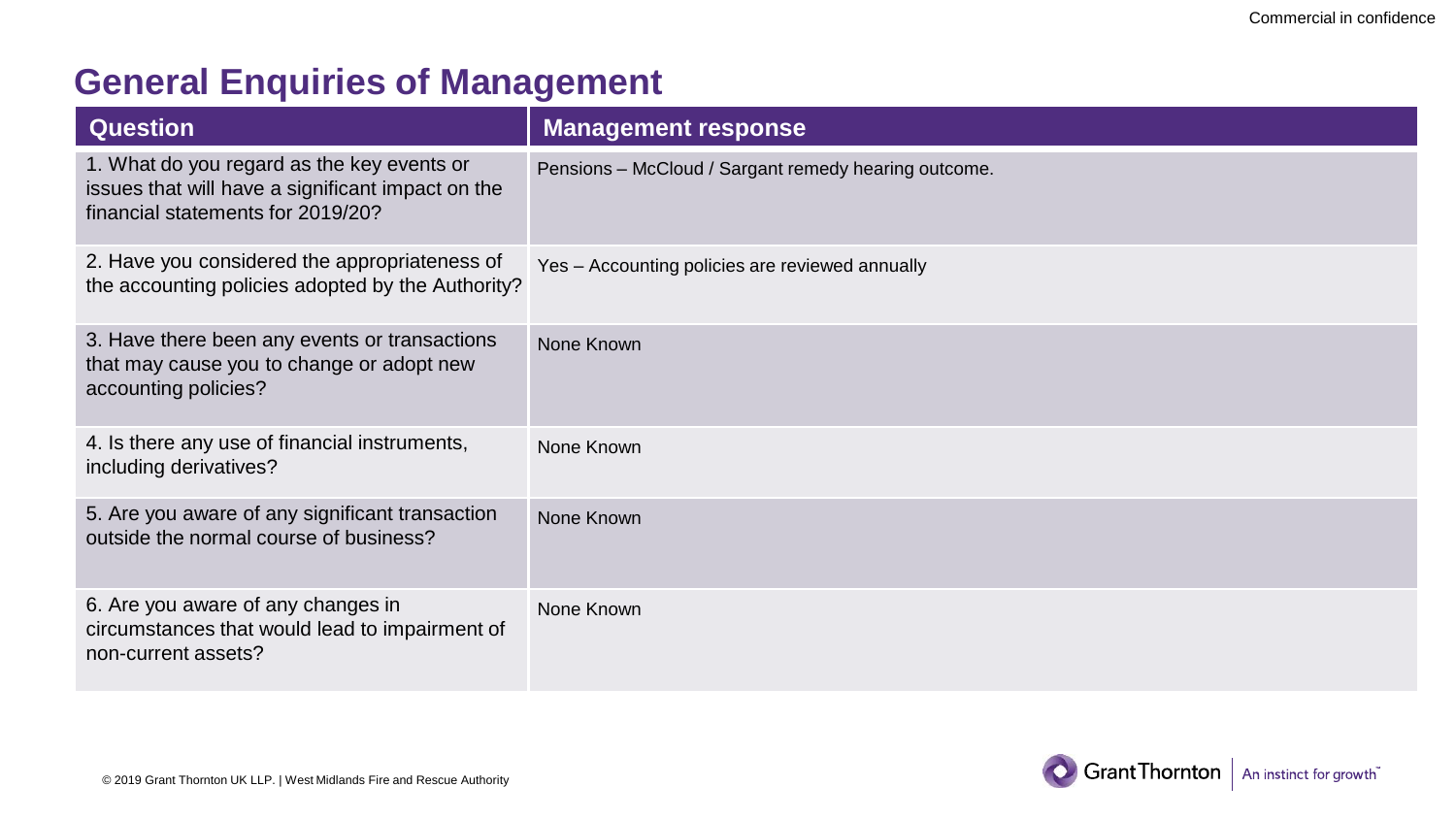# **General Enquiries of Management**

| <b>Question</b>                                                                                                                                                                                                                    | <b>Management response</b>                                                                                                                                                                           |
|------------------------------------------------------------------------------------------------------------------------------------------------------------------------------------------------------------------------------------|------------------------------------------------------------------------------------------------------------------------------------------------------------------------------------------------------|
| 7. Are you aware of any guarantee contracts?                                                                                                                                                                                       | None Known                                                                                                                                                                                           |
| 8. Are you aware of the existence of loss<br>contingencies and/or un-asserted claims that<br>may affect the financial statements?                                                                                                  | None Known                                                                                                                                                                                           |
| 9. Other than in house solicitors, can you provide<br>details of those solicitors utilised by the Authority<br>during the year. Please indicate where they are<br>working on open litigation or contingencies from<br>prior years? | The Authority's legal services are provided by the Monitoring Officer and Sandwell (MBC) Legal Services.<br>Any specific specialist legal advice is obtained from external professional legal firms. |
| 10. Have any of the Authority's service providers<br>reported any items of fraud, non-compliance with<br>laws and regulations or uncorrected<br>misstatements which would affect the financial<br>statements?                      | None Known                                                                                                                                                                                           |
| 11. Can you provide details of other advisors<br>consulted during the year and the issue on which<br>they were consulted?                                                                                                          | Pensions – West Midlands Pension Fund & Government Actuaries Department<br>Asset Valuations - Sandwell MBC & Wilks Head & Eve<br>Clinical / Medical Governance - Andrew Thurgood                     |

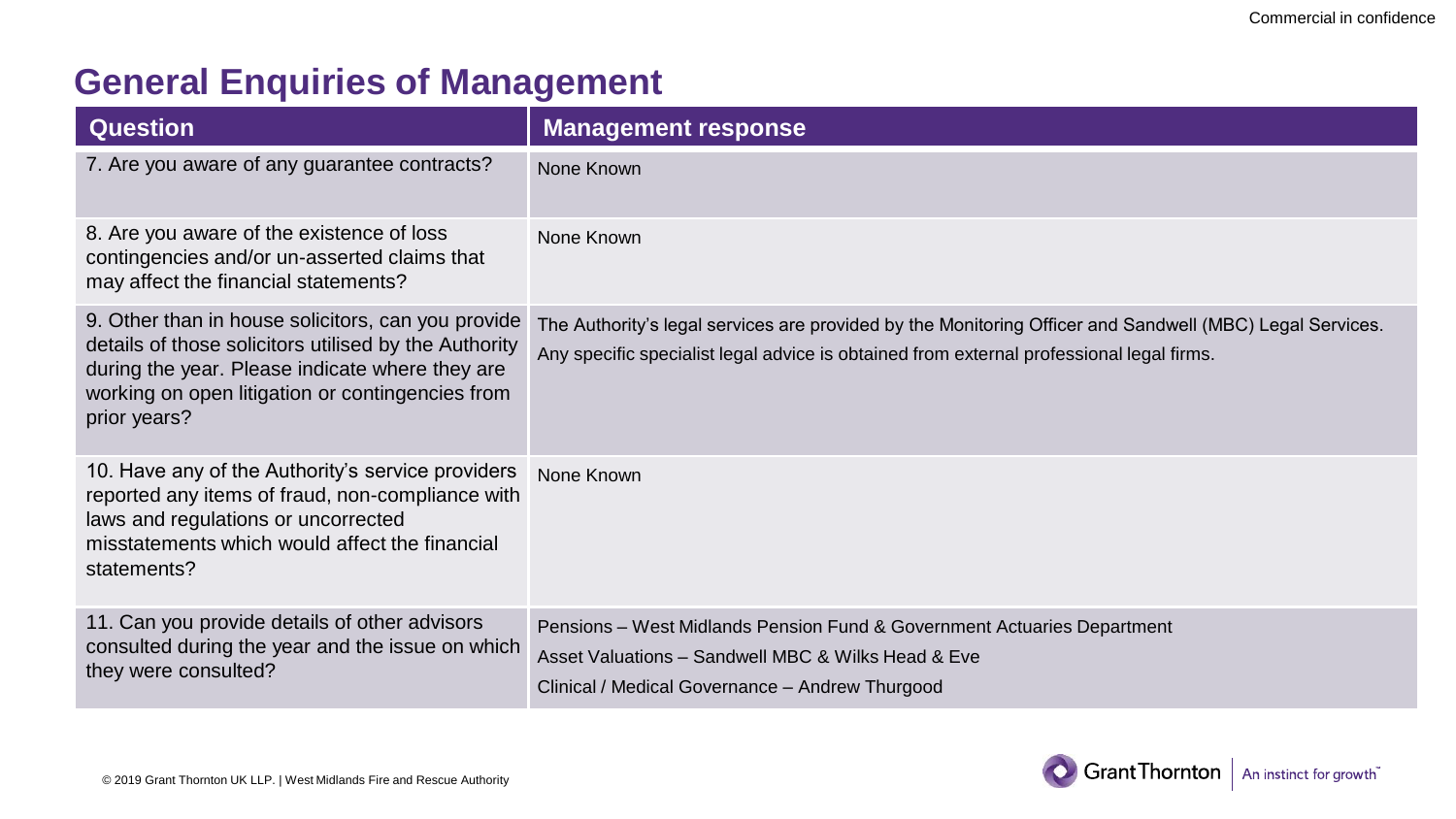# **Fraud**

Issue

#### **Matters in relation to fraud**

ISA(UK&I)240 covers auditors responsibilities relating to fraud in an audit of financial statements.

The primary responsibility to prevent and detect fraud rests with both the Audit and Risk Committee and management. Management, with the oversight of the Audit and Risk Committee, needs to ensure a strong emphasis on fraud prevention and deterrence and encourage a culture of honest and ethical behaviour. As part of its oversight, the Audit and Risk Committee should consider the potential for override of controls and inappropriate influence over the financial reporting process.

As the Authority's external auditor, we are responsible for obtaining reasonable assurance that the financial statements are free from material misstatement due to fraud or error. We are required to maintain professional scepticism throughout the audit, considering the potential for management override of controls.

As part of our audit risk assessment procedures we are required to consider risks of fraud. This includes considering the arrangements management has put in place with regard to fraud risks including:

- assessment that the financial statements could be materially misstated due to fraud,
- process for identifying and responding to risks of fraud, including any identified specific risks,
- communication with the Audit and Risk Committee regarding its processes for identifying and responding to risks of fraud, and
- communication to employees regarding business practices and ethical behaviour.

We need to understand how the Audit and Risk Committee oversees the above processes. We are also required to make inquiries of both management and the Audit and Risk Committee as to their knowledge of any actual, suspected or alleged fraud. These areas have been set out in the fraud risk assessment questions below together with responses from the Authority's management.

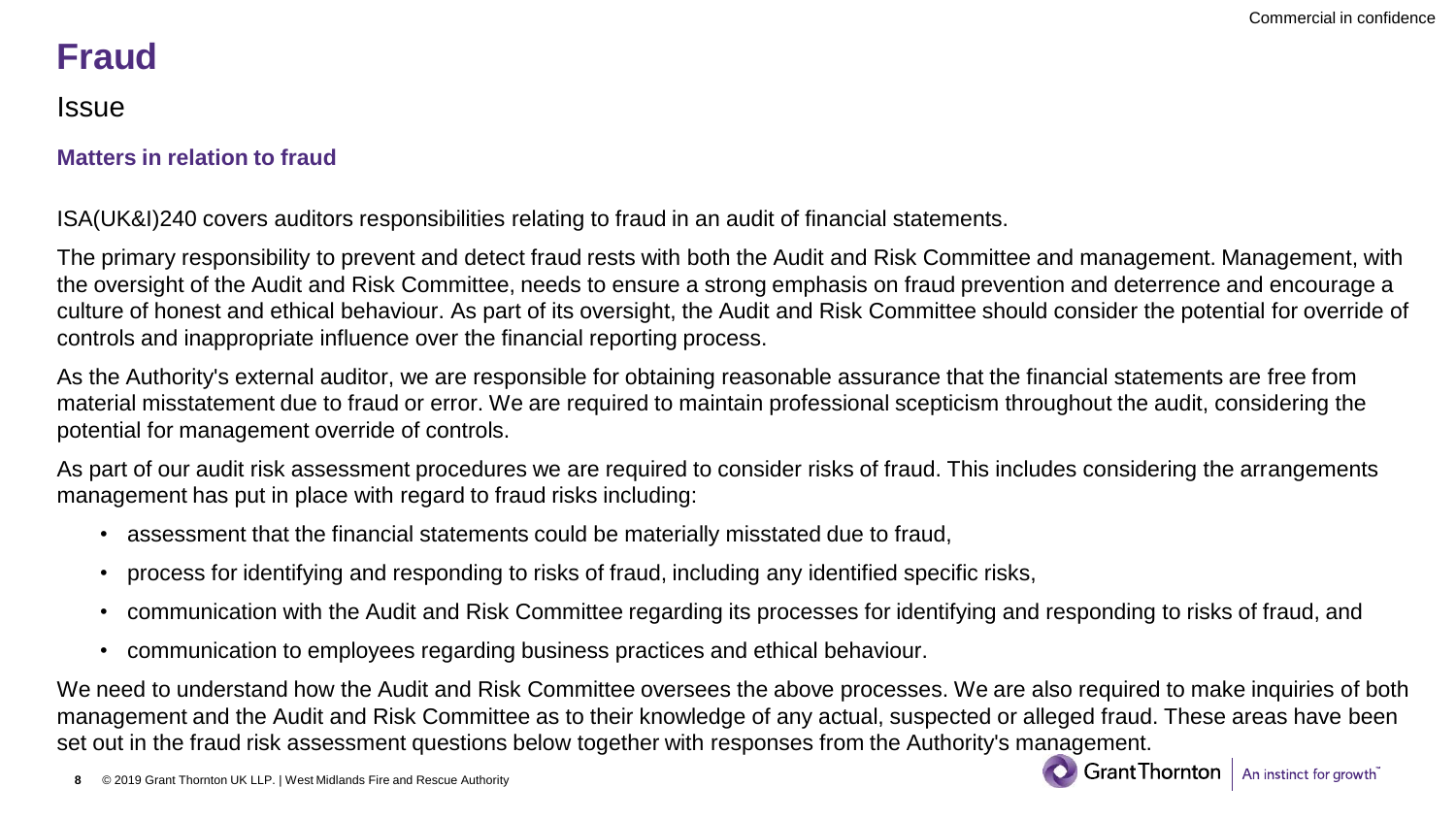n.

| <b>Question</b>                                                                                                                                                                                               | <b>Management response</b>                                                                                                                                                                                                                                                                                                                                                                                                                                                                                             |
|---------------------------------------------------------------------------------------------------------------------------------------------------------------------------------------------------------------|------------------------------------------------------------------------------------------------------------------------------------------------------------------------------------------------------------------------------------------------------------------------------------------------------------------------------------------------------------------------------------------------------------------------------------------------------------------------------------------------------------------------|
| 1. Have the Authority assessed the risk of<br>material misstatement in the financial statements<br>due to fraud?                                                                                              | Although there is an on-going risk of fraud being committed against the Authority, arrangements are in<br>place to both prevent and detect fraud. These include work carried out by Internal Audit on overall fraud<br>risk areas. However, the risk of material misstatement of the accounts due to undetected fraud is<br>considered to be low.                                                                                                                                                                      |
| 2. How has the process of identifying and<br>responding to the risk of fraud been undertaken<br>and what are the results of this process?                                                                     | The Authority has a Anti Fraud & Corruption standing order in place. This is also supported by a<br>Whistleblowing Policy which includes a confidential reporting framework; these are reviewed in a timely<br>manner. Internal Audit include fraud risks in their planning process and act as an effective internal control<br>against fraud. Regular reports are made to Audit and Risk Committee. In addition, the Authority receives<br>advice from the Audit Fraud Team at Sandwell Metropolitan Borough Council. |
| 3. How do the Authority's risk management<br>processes link to financial reporting?                                                                                                                           | Regular monthly monitoring of finances are reported to the Strategic Enabling Team (SET).<br>Monitoring of Finances report at the Fire Authority meeting.<br>Internal Audit provide an update of their work to the Audit & Risk Committee.                                                                                                                                                                                                                                                                             |
| 4. What have you determined to be the classes of None Known<br>accounts, transactions and disclosures most at<br>risk to fraud?                                                                               |                                                                                                                                                                                                                                                                                                                                                                                                                                                                                                                        |
| 5. Are you aware of any instances of actual,<br>suspected or alleged fraud, errors or other<br>irregularities either within the Authority as a<br>whole or within specific departments since 1 April<br>2019? | There are no known instances of fraud that have been identified during the year.                                                                                                                                                                                                                                                                                                                                                                                                                                       |
| 6. As a management team, how do you<br>communicate risk issues (including fraud) to<br>those charged with governance?                                                                                         | Internal and External Audit reports to the Audit and Risk Committee                                                                                                                                                                                                                                                                                                                                                                                                                                                    |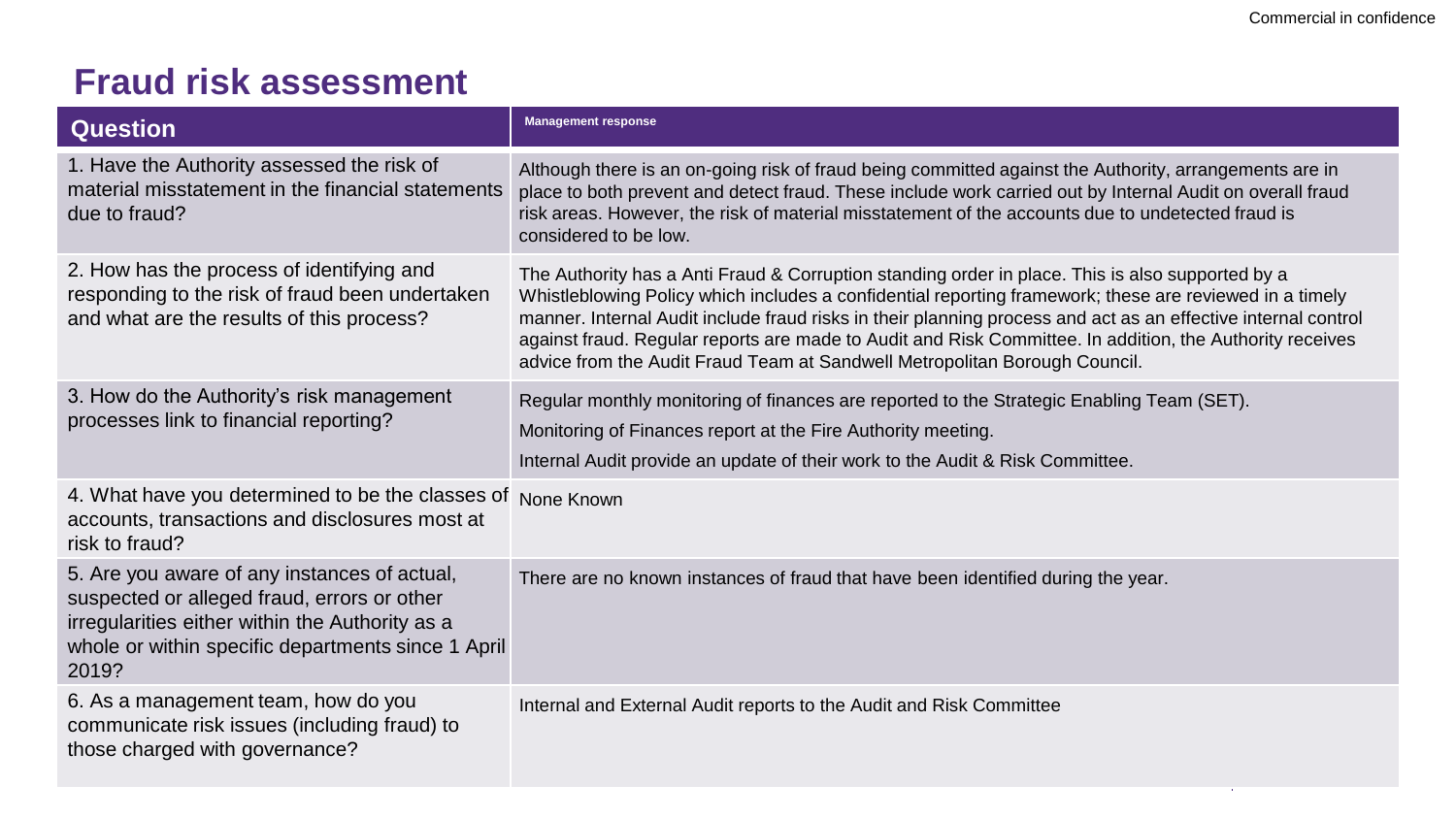| <b>Question</b>                                                                                                                                                                                                                                                             | <b>Management response</b>                                                                                                                                                                                                                                                                                                                                                                                                                                                                                                |
|-----------------------------------------------------------------------------------------------------------------------------------------------------------------------------------------------------------------------------------------------------------------------------|---------------------------------------------------------------------------------------------------------------------------------------------------------------------------------------------------------------------------------------------------------------------------------------------------------------------------------------------------------------------------------------------------------------------------------------------------------------------------------------------------------------------------|
| 7. Have you identified any specific fraud risks?                                                                                                                                                                                                                            | None known. Head of Internal Audit Opinion in 2018/19 did not highlight any weaknesses                                                                                                                                                                                                                                                                                                                                                                                                                                    |
| 8. Do you have any concerns there are areas that are at risk of<br>fraud?                                                                                                                                                                                                   | No Specific concerns. Head of Internal Audit Opinion in 2018/19 did not highlight any<br>weaknesses                                                                                                                                                                                                                                                                                                                                                                                                                       |
| 9. Are there particular locations within the Authority where<br>fraud is more likely to occur?                                                                                                                                                                              | None known. Head of Internal Audit Opinion in 2018/19 did not highlight any weaknesses                                                                                                                                                                                                                                                                                                                                                                                                                                    |
| 10. What processes do the Authority have in place to identify<br>and respond to risks of fraud?                                                                                                                                                                             | The Authority has a Anti Fraud & Corruption standing order in place. This is also supported by<br>a Whistleblowing Policy which includes a confidential reporting framework; these are reviewed<br>in a timely manner. Internal Audit include fraud risks in their planning process and act as an<br>effective internal control against fraud. Regular reports are made to Audit and Risk Committee.<br>In addition, the Authority receives advice from the Audit Fraud Team at Sandwell Metropolitan<br>Borough Council. |
| 11. How would you assess the overall control environment for<br>the Authority, including:<br>the process for reviewing the effectiveness the system of<br>internal control; and<br>internal controls, including segregation of duties<br>exist and are working effectively? | There are adequate processes in place for reviewing the system of internal control via the<br>work of Internal Audit. Internal Audit include fraud risks in their planning process and act as an<br>effective internal control against fraud.                                                                                                                                                                                                                                                                             |
| If not where are the risk areas and what mitigating actions<br>have been taken?                                                                                                                                                                                             |                                                                                                                                                                                                                                                                                                                                                                                                                                                                                                                           |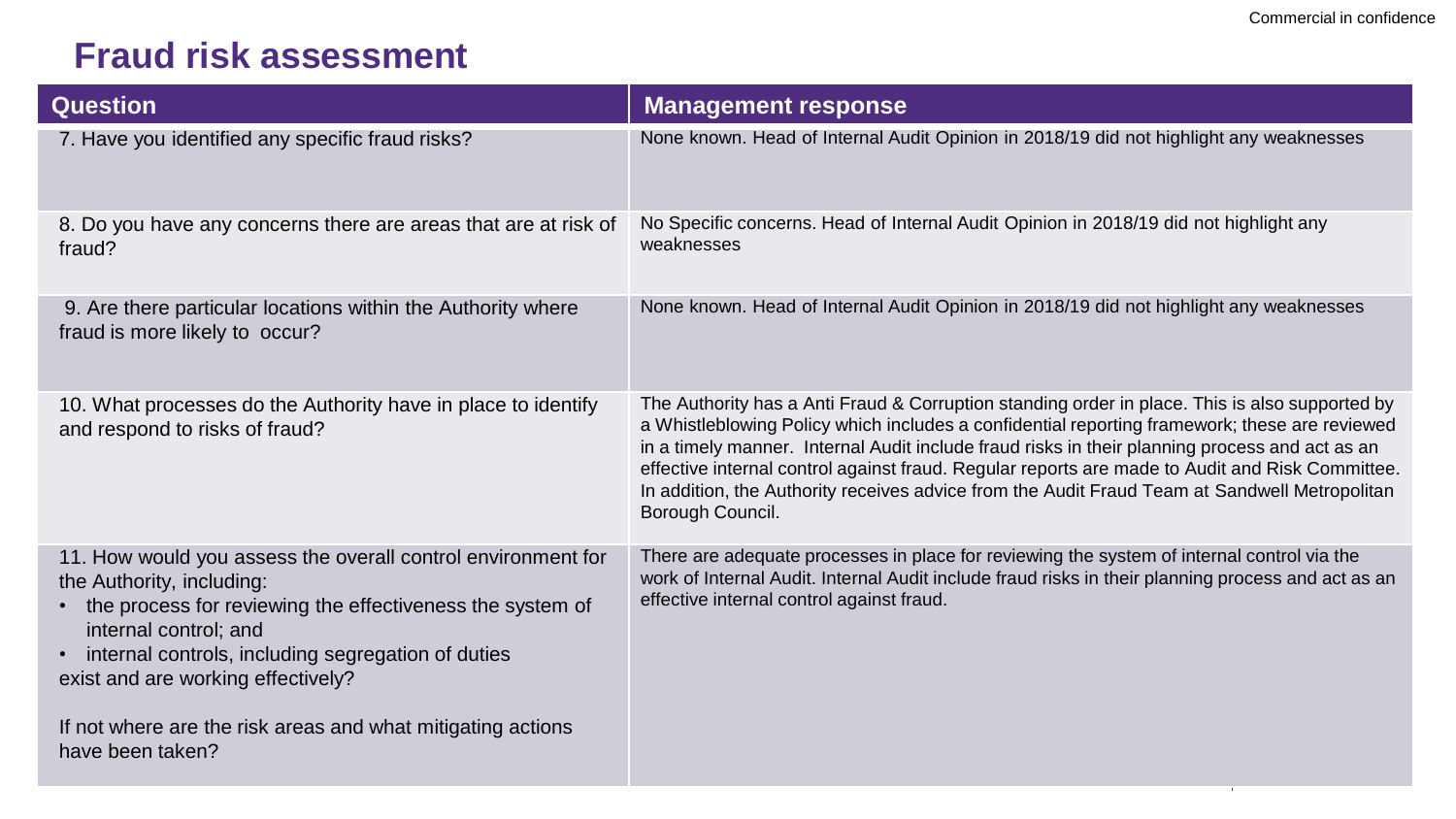| <b>Question</b>                                                                                                                                                                                                            | <b>Management response</b>                                                                                                                                                                                      |
|----------------------------------------------------------------------------------------------------------------------------------------------------------------------------------------------------------------------------|-----------------------------------------------------------------------------------------------------------------------------------------------------------------------------------------------------------------|
| 12. What other controls are in place to help prevent, deter or<br>detect fraud?                                                                                                                                            | <b>Financial Regulations</b><br>Anti fraud and corruption standing order<br>Internal controls and segregation of duties                                                                                         |
| 13. Are there any areas where there is a potential for override of<br>controls or inappropriate influence over the financial reporting<br>process (for example because of undue pressure to achieve<br>financial targets)? | None known. Head of Internal Audit Opinion in 2018/19 did not highlight any weaknesses in<br>this area.                                                                                                         |
| 14. Are there any areas where there is potential for<br>misreporting?                                                                                                                                                      | None known.                                                                                                                                                                                                     |
| 15. How do the Authority communicate and encourage ethical<br>behaviours and business processes of it's staff and contractors?                                                                                             | There is an Employee Code of Conduct and Financial Regulations. Staff are regularly<br>reminded of these.                                                                                                       |
| How do you encourage staff to report their concerns about<br>fraud?                                                                                                                                                        | There is a Anti Fraud & Corruption standing order in place and a Whistleblowing procedure in<br>place which explain the procedures to follow. No significant issues have been reported under<br>the Bribery Act |
| What concerns are staff expected to report about fraud?<br>Have any significant issues been reported?                                                                                                                      | No issues of significant fraud have been reported.                                                                                                                                                              |
| 16. From a fraud and corruption perspective, what are<br>considered to be high-risk posts?<br>How are the risks relating to these posts identified, assessed<br>and managed?                                               | Posts within Financial Management and Revenues<br>Compliance with Financial Regulations and Standing Orders<br><b>Internal Audit Reports</b><br>Segregation of duties                                           |

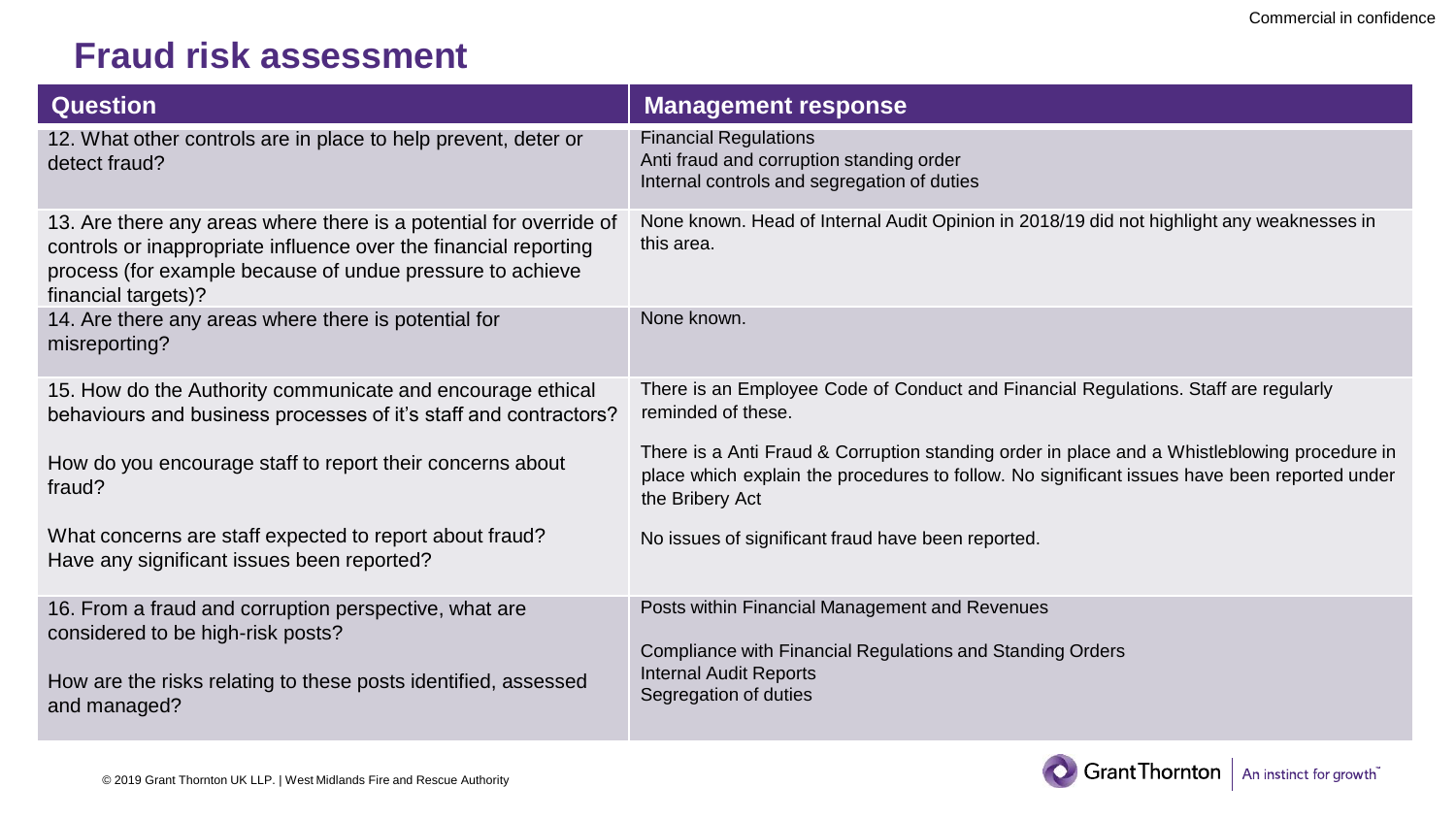| <b>Question</b>                                                                                                                                                                                                                                                                                                                                                        | <b>Management response</b>                                                                                                                                                                                                                                                                                                    |
|------------------------------------------------------------------------------------------------------------------------------------------------------------------------------------------------------------------------------------------------------------------------------------------------------------------------------------------------------------------------|-------------------------------------------------------------------------------------------------------------------------------------------------------------------------------------------------------------------------------------------------------------------------------------------------------------------------------|
| 17. Are you aware of any related party<br>relationships or transactions that could give<br>rise to instances of fraud?<br>How do you mitigate the risks associated with<br>fraud related to related party relationships and<br>transactions?                                                                                                                           | The 2018/19 financial statement disclosure of related party transactions does not identify potential fraud<br>risk. Members and officers are required to make full disclosure of any relationships that impact on their<br>roles. Members are required to declare any relevant interests at Authority and Committee meetings. |
| 18. What arrangements are in place to report<br>fraud issues and risks to the Audit and Risk<br>Committee?<br>How does the Audit and Risk Committee<br>exercise oversight over management's<br>processes for identifying and responding to<br>risks of fraud and breaches of internal control?<br>What has been the outcome of these<br>arrangements so far this year? | Internal Audit include fraud risks in their planning process and act as an effective internal control against<br>fraud. Regular reports are made to Audit and Risk Committee.                                                                                                                                                 |

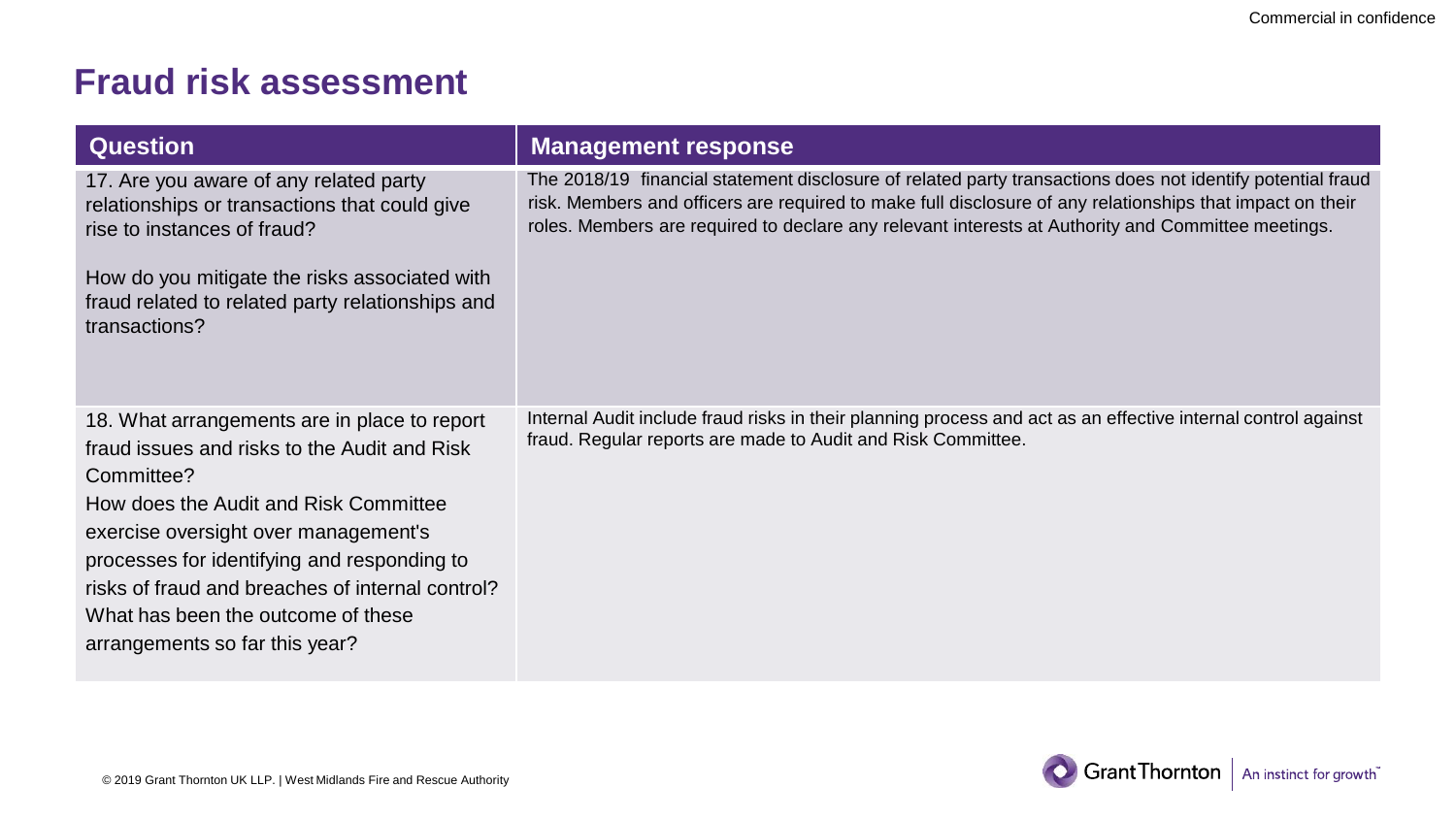| <b>Question</b>                                                                                                                          | <b>Management response</b>                                                                                                                                                                                                                   |
|------------------------------------------------------------------------------------------------------------------------------------------|----------------------------------------------------------------------------------------------------------------------------------------------------------------------------------------------------------------------------------------------|
| 19. Are you aware of any whistle blowing<br>potential or complaints by potential whistle<br>blowers? If so, what has been your response? | Audit & Risk Committee - 3 June 2019<br>"Monitoring Policies on Raising Concerns at Work - Whistle Blowing Standing Order 2/20 and<br>Regulation of Investigatory Power Act 2000" reported that there were no allegations of whistle blowing |
| 20. Have any reports been made under the<br><b>Bribery Act?</b>                                                                          | There are no known instances that have been identified during the year.                                                                                                                                                                      |

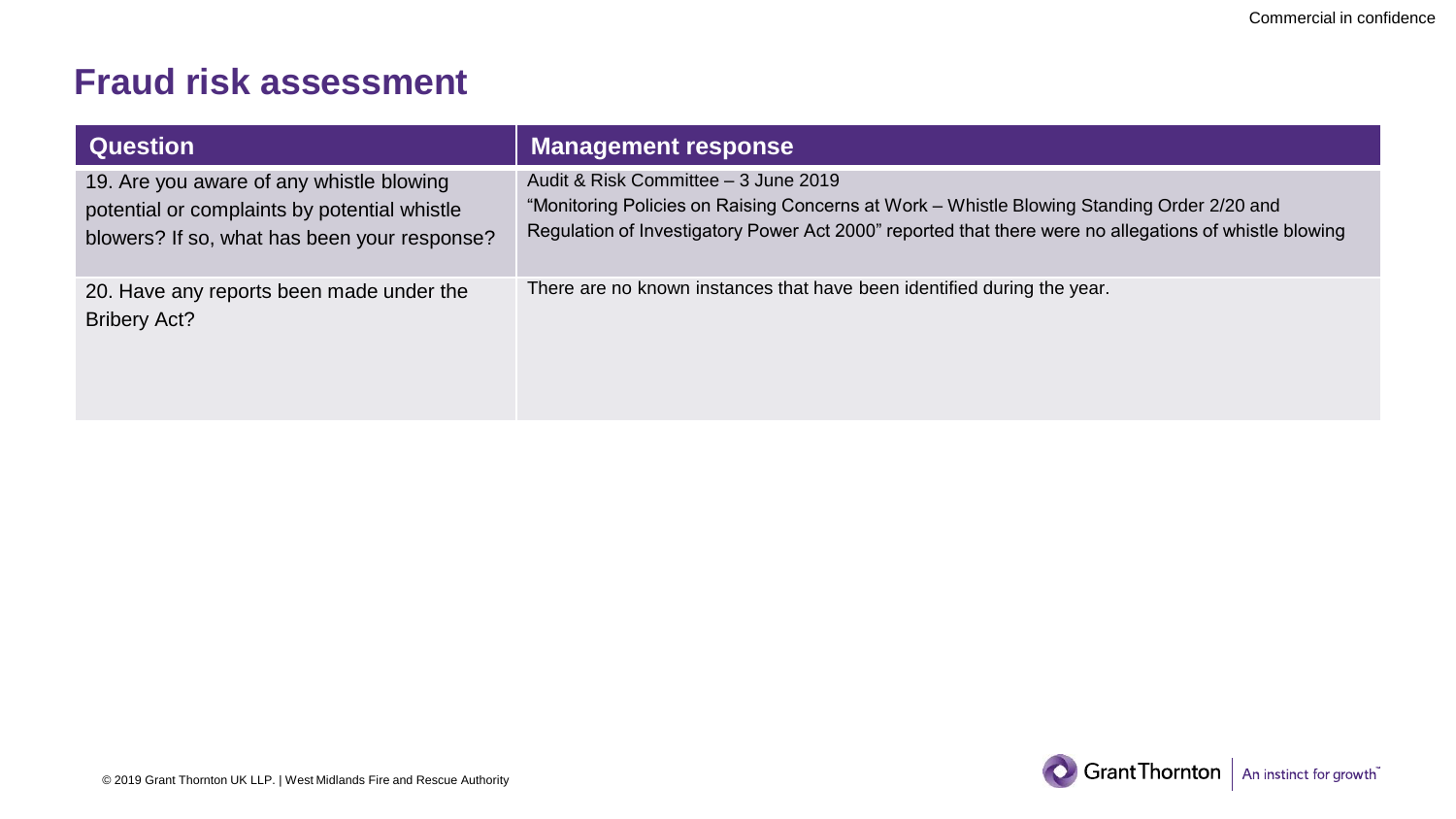## **Law and regulations**

Issue

#### **Matters in relation to laws and regulations**

ISA(UK&I)250 requires us to consider the impact of laws and regulations in an audit of the financial statements.

Management, with the oversight of the Audit and Risk Committee, is responsible for ensuring that the Authority's operations are conducted in accordance with laws and regulations including those that determine amounts in the financial statements.

As auditor, we are responsible for obtaining reasonable assurance that the financial statements are free from material misstatement due to fraud or error, taking into account the appropriate legal and regulatory framework. As part of our risk assessment procedures we are required to make inquiries of management and the Audit and Risk Committee as to whether the entity is in compliance with laws and regulations. Where we become aware of information of non-compliance or suspected non-compliance we need to gain an understanding of the non-compliance and the possible effect on the financial statements.

Risk assessment questions have been set out below together with responses from management.

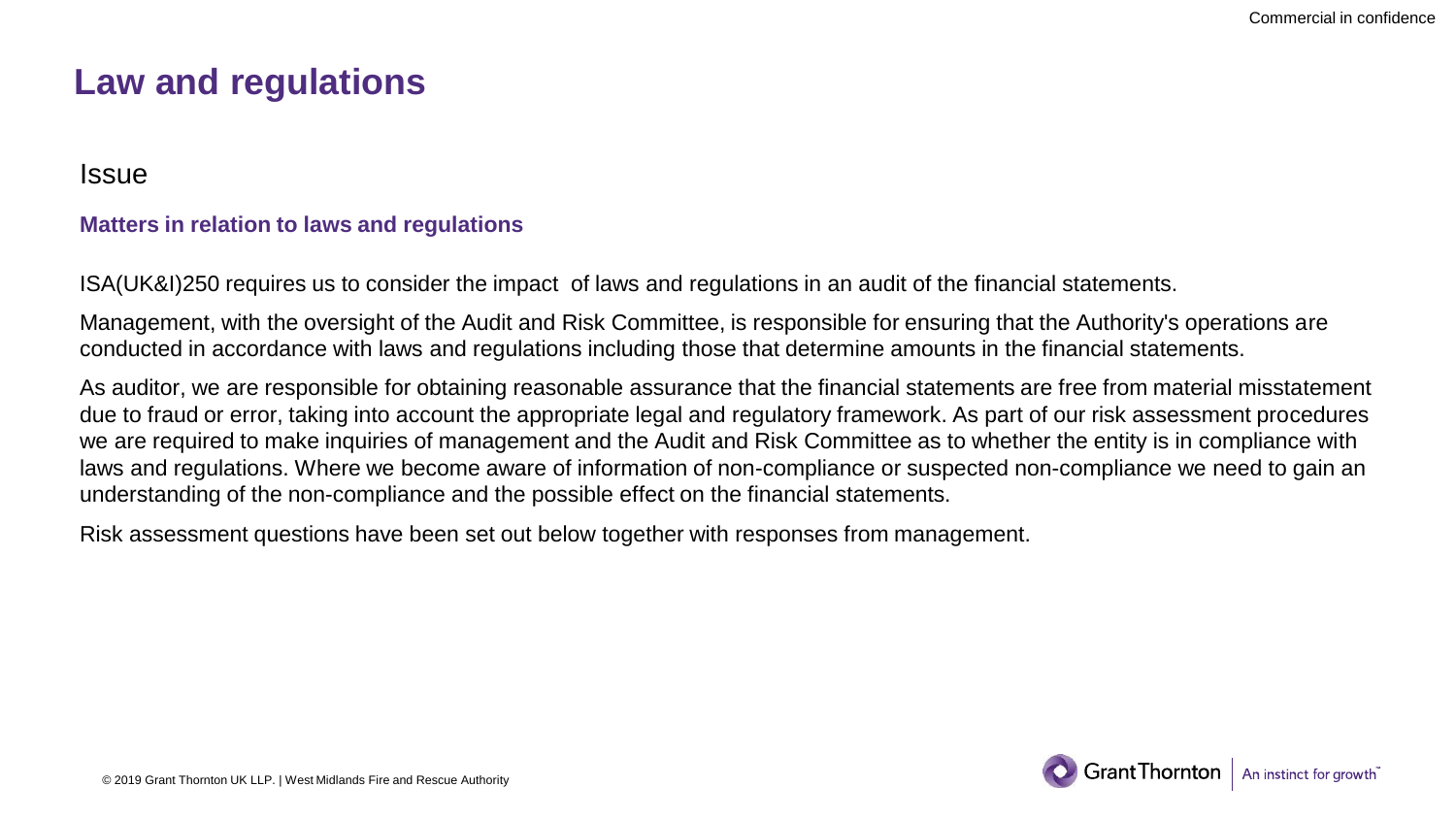| <b>Question</b>                                                                                                                                                                                                                                                                                                                                                                                  | <b>Management response</b>                                                                                                                                                                                                                                                                                                                                                                                                                                                                                                                                                                                                                                                                                                                                                                                                                                                                                                                                                                                                                                                                                                                                                                                                                                                                                                                                                                                                                                                               |
|--------------------------------------------------------------------------------------------------------------------------------------------------------------------------------------------------------------------------------------------------------------------------------------------------------------------------------------------------------------------------------------------------|------------------------------------------------------------------------------------------------------------------------------------------------------------------------------------------------------------------------------------------------------------------------------------------------------------------------------------------------------------------------------------------------------------------------------------------------------------------------------------------------------------------------------------------------------------------------------------------------------------------------------------------------------------------------------------------------------------------------------------------------------------------------------------------------------------------------------------------------------------------------------------------------------------------------------------------------------------------------------------------------------------------------------------------------------------------------------------------------------------------------------------------------------------------------------------------------------------------------------------------------------------------------------------------------------------------------------------------------------------------------------------------------------------------------------------------------------------------------------------------|
| 1. How does management gain assurance that all<br>relevant laws and regulations have been complied with?<br>What arrangements does the Authority have in place to<br>prevent and detect non-compliance with laws and<br>regulations?<br>Are you aware of any changes to the Authority's<br>regulatory environment that may have a significant impact<br>on the Authority's financial statements? | The Monitoring Officer is responsible for ensuring the Authority is compliant with laws and<br>regulations. These responsibilities cover:<br>•complying with the law of the land (including any relevant Codes of Conduct);<br>•complying with any General Guidance issued, from time to time, by the Standards<br>Committee and / or advice of the Monitoring Officer;<br>•making lawful and proportionate decisions; and<br>•generally, not taking action that would bring the Authority, their offices or professions into<br>disrepute.<br>This officer has access to all Authority Committee reports. The Monitoring Officer raises<br>awareness on legal requirements at meeting where needed. In addition in terms of any<br>specific legal issues the Monitoring Officer would get involved at an early stage. Further<br>information on how the Monitoring Officer carries out these responsibilities are detailed in<br>the Constitution.<br>The Strategic Enabler of Finance & Resources, the Authority's s151 officer is responsible<br>for preparing the accounting statements in accordance with relevant legal and regulatory<br>requirements.<br>The Senior Financial Accountant also attends the West Midlands Support Group for<br>Financial Matters to exchange information, share best practice and discuss the<br>implementation of relevant changes. This is supplemented by the annual technical<br>accounting workshops run by CIPFA and also by Grant Thornton. |
| 2. How is the Audit and Risk Committee provided with<br>assurance that all relevant laws and regulations have<br>been complied with?                                                                                                                                                                                                                                                             | See response above                                                                                                                                                                                                                                                                                                                                                                                                                                                                                                                                                                                                                                                                                                                                                                                                                                                                                                                                                                                                                                                                                                                                                                                                                                                                                                                                                                                                                                                                       |

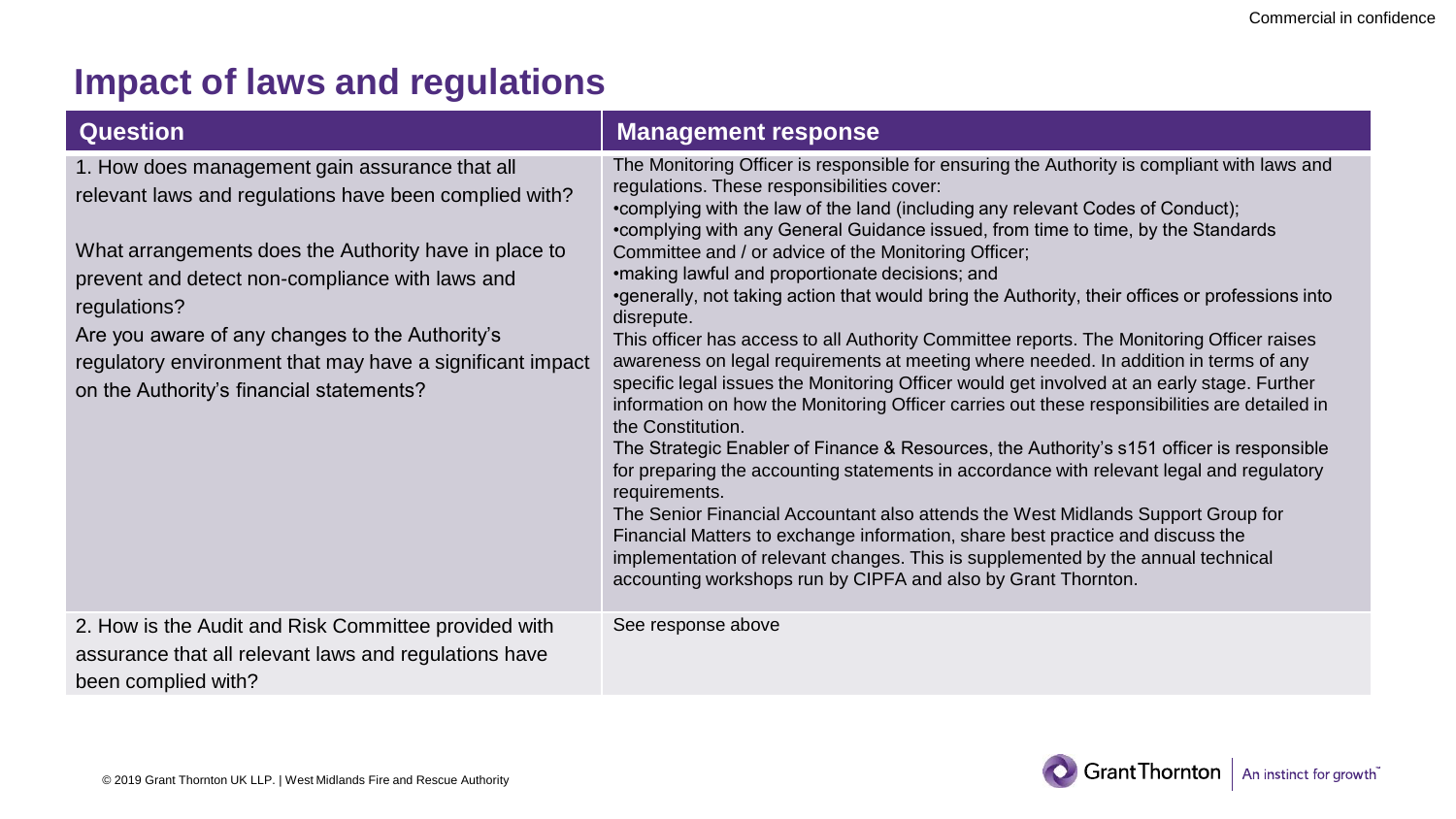| <b>Question</b>                                                                                                                                                                                    | <b>Management response</b> |
|----------------------------------------------------------------------------------------------------------------------------------------------------------------------------------------------------|----------------------------|
| 3. Have there been any instances of non-compliance or<br>suspected non-compliance with laws and regulation<br>since 1 April 2019 with an on-going impact on the<br>2019/2020 financial statements? | None noted                 |
| 4. Is there any actual or potential litigation or claims that<br>would affect the financial statements?                                                                                            | None noted                 |

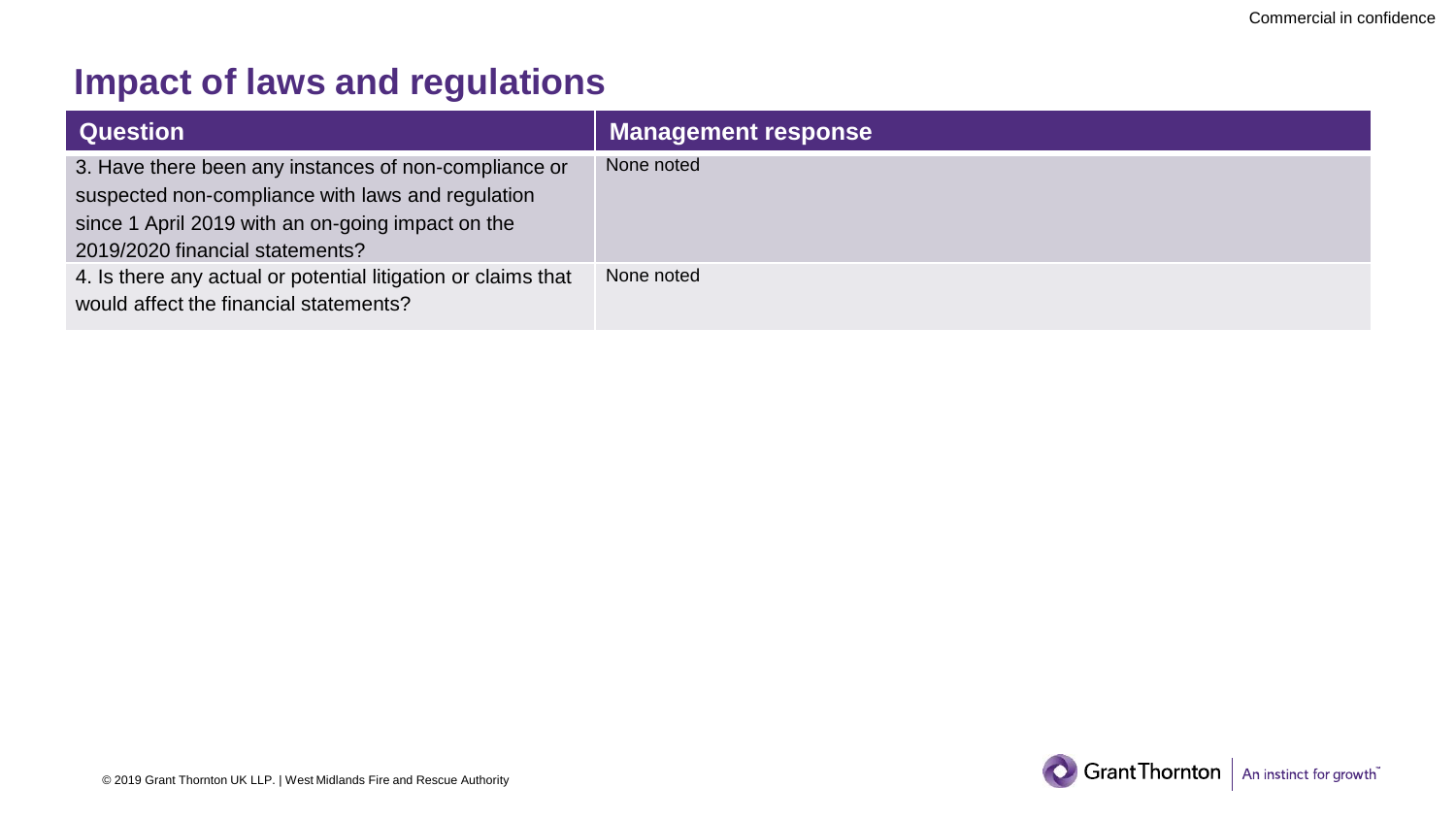| <b>Question</b>                                                                                                                                                                                    | <b>Management response</b> |
|----------------------------------------------------------------------------------------------------------------------------------------------------------------------------------------------------|----------------------------|
| 5. How does management gain assurance that all<br>relevant laws and regulations have been complied with?                                                                                           | See response to 1 above    |
| 6. What arrangements does the Authority have in place to<br>prevent and detect non-compliance with laws and<br>regulations?                                                                        | See response to 1 above    |
| 7. Are you aware of any changes to the Authority's<br>regulatory environment that may have a significant impact<br>on the Authority's financial statements?                                        | None noted                 |
| 8. How is the Audit and Risk Committee provided with<br>assurance that all relevant laws and regulations have<br>been complied with?                                                               | See response to 1 above    |
| 9. Have there been any instances of non-compliance or<br>suspected non-compliance with laws and regulation since<br>1 April 2019 with an on-going impact on the 2019/2020<br>financial statements? | None noted                 |

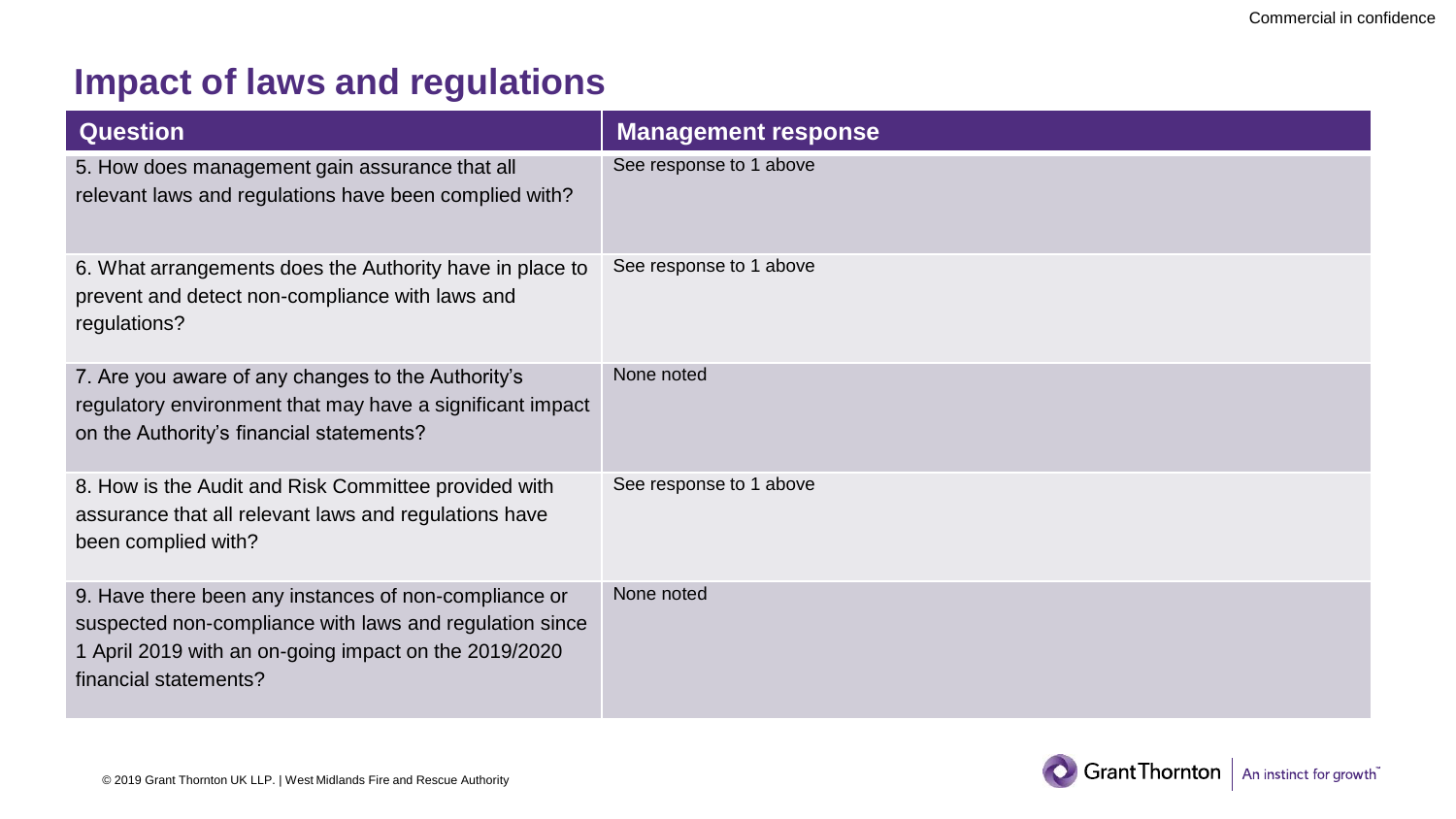| <b>Question</b>                                                                                                                   | <b>Management response</b> |
|-----------------------------------------------------------------------------------------------------------------------------------|----------------------------|
| 10. Is there any actual or potential litigation or<br>claims that would affect the financial<br>statements?                       | None noted                 |
| 11. What arrangements does the Authority<br>have in place to identify, evaluate and account<br>for litigation or claims?          | See response to 1 above    |
| 12. Have there been any report from other<br>regulatory bodies, such as HM Revenues and<br>Customs which indicate non-compliance? | None noted                 |

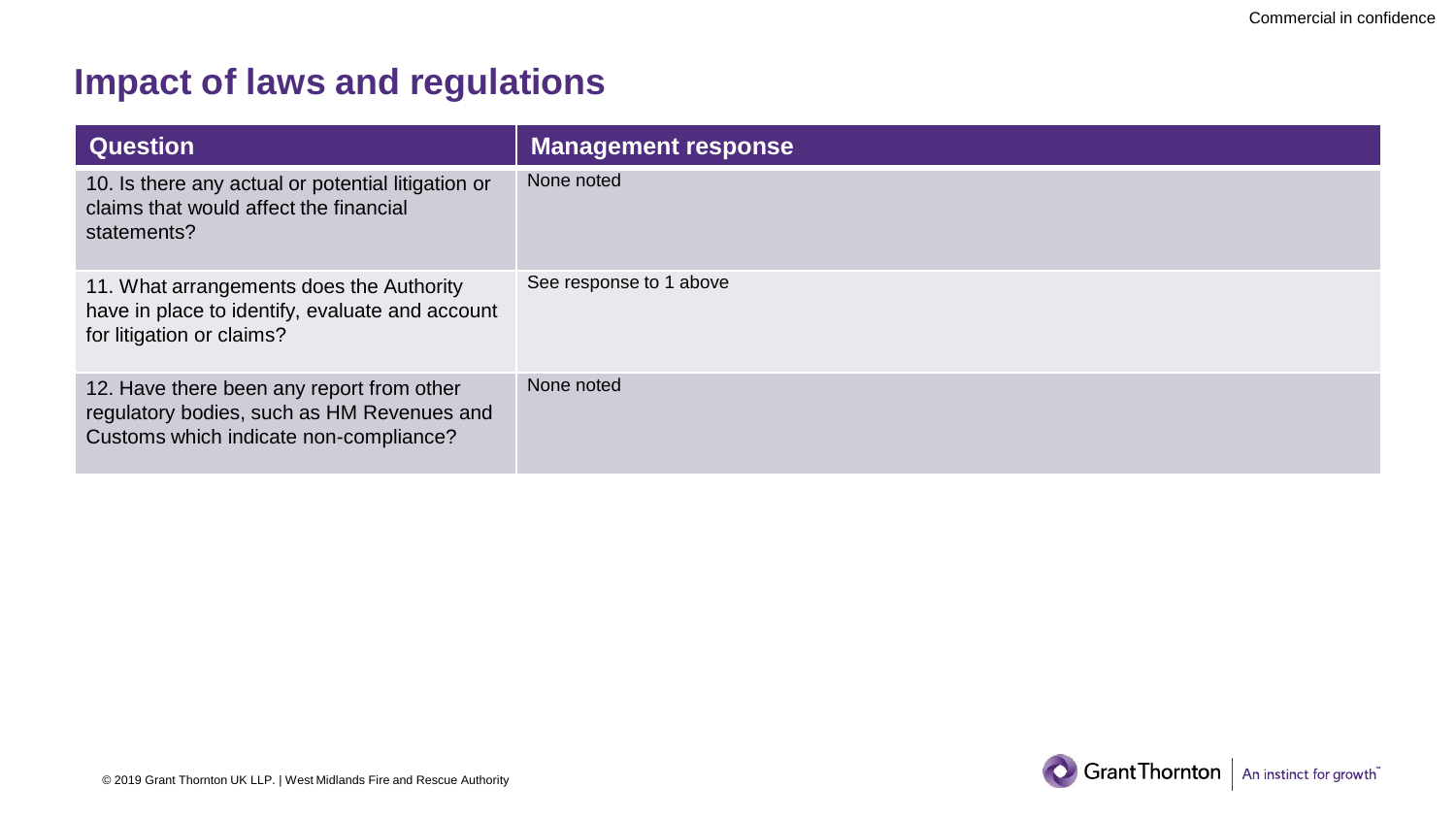## **Going Concern**

Issue

#### **Matters in relation to going concern**

ISA(UK&I)570 covers auditor responsibilities in the audit of financial statements relating to management's use of the going concern assumption in the financial statements.

The going concern assumption is a fundamental principle in the preparation of financial statements. Under this assumption entities are viewed as continuing in business for the foreseeable future. Assets and liabilities are recorded on the basis that the entity will be able to realise its assets and discharge its liabilities in the normal course of business.

Going concern considerations have been set out below and management has provided its response.

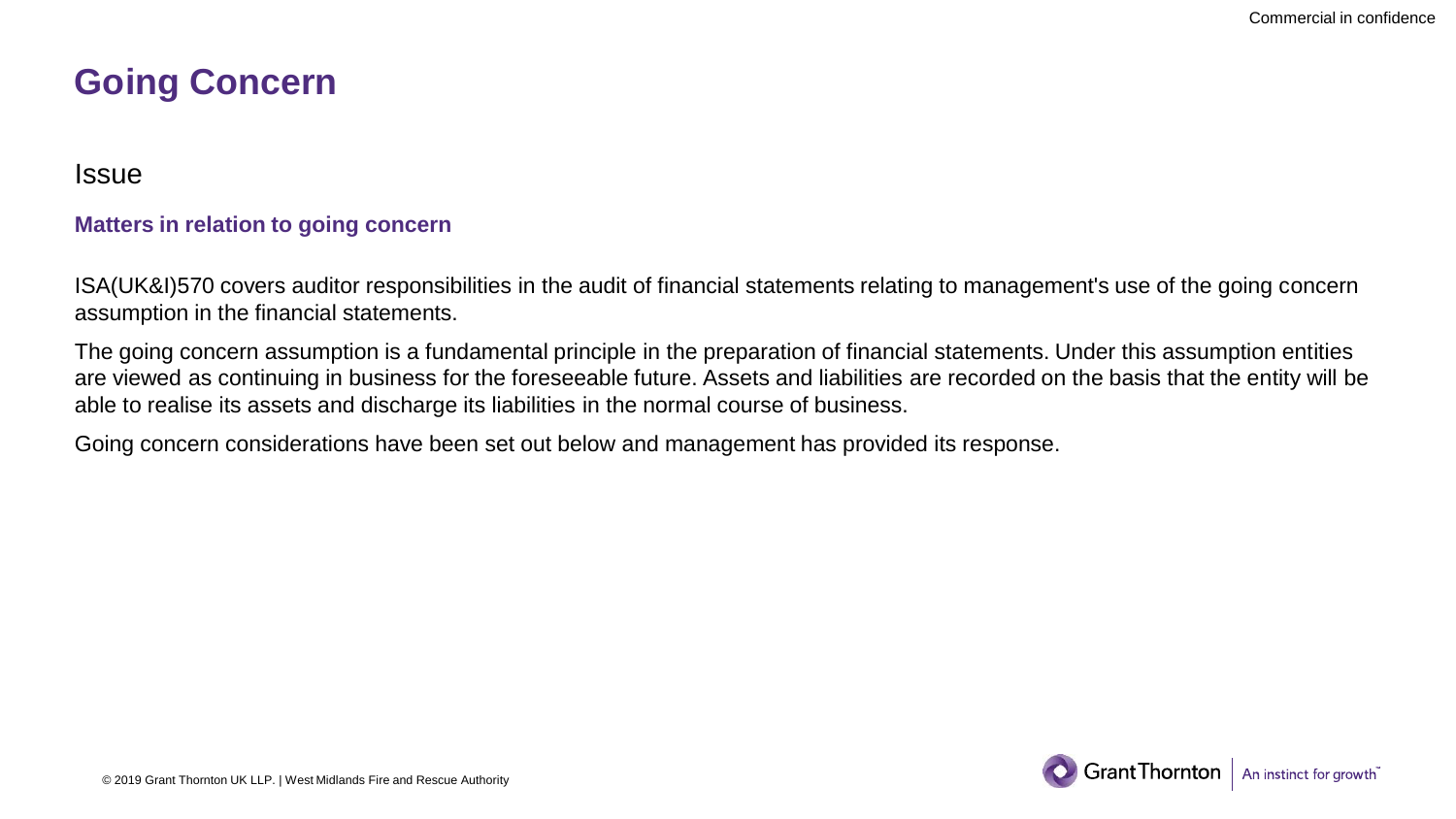## **Going concern considerations**

| <b>Question</b>                                                                                                                                                                                                                        | <b>Management response</b>                                                                                                                                                                                                                                                                                                                                                                                                                                                                                                                                                 |
|----------------------------------------------------------------------------------------------------------------------------------------------------------------------------------------------------------------------------------------|----------------------------------------------------------------------------------------------------------------------------------------------------------------------------------------------------------------------------------------------------------------------------------------------------------------------------------------------------------------------------------------------------------------------------------------------------------------------------------------------------------------------------------------------------------------------------|
| 1. Has the management team carried out an<br>assessment of the going concern basis for<br>preparing the financial statements for the<br>Authority? What was the outcome of that<br>assessment?                                         | The Authority's latest Medium-Term Financial Strategy indicates a balanced position. The budget report<br>also highlighted a number of issues which could influence future core funding, and budget pressures<br>which the Authority would need to consider and monitor progress. The Authority has appropriate levels<br>of reserves to support the MTFS. This strategy, as well as the in-year budget (2018/19) reflects<br>government changes in terms of core funding and the financial settlement. The 2020/21 budget was<br>approved by the Authority on 17/02/2020. |
| 2. Are the financial assumptions in that report<br>(e.g., future levels of income and expenditure)<br>consistent with the Authority's Business Plan<br>and the financial information provided to the<br>Authority throughout the year? | The Medium-Term Financial Strategy sets out detailed assumptions and makes clear reference to the<br>Authority Plan as the basis for the financial considerations in setting the medium-term budget. The MTFP<br>has been prepared by appropriately qualified and experienced staff in consultation with Service<br>Managers. The financial assumptions are therefore consistent with the Authority Plan.<br>Monitoring of Finances are reported to Members of the Fire Authority throughout the year.                                                                     |
| 3. Are the implications of statutory or policy<br>changes appropriately reflected in the<br>Business Plan, financial forecasts and report<br>on going concern?                                                                         | Yes, see response above.                                                                                                                                                                                                                                                                                                                                                                                                                                                                                                                                                   |

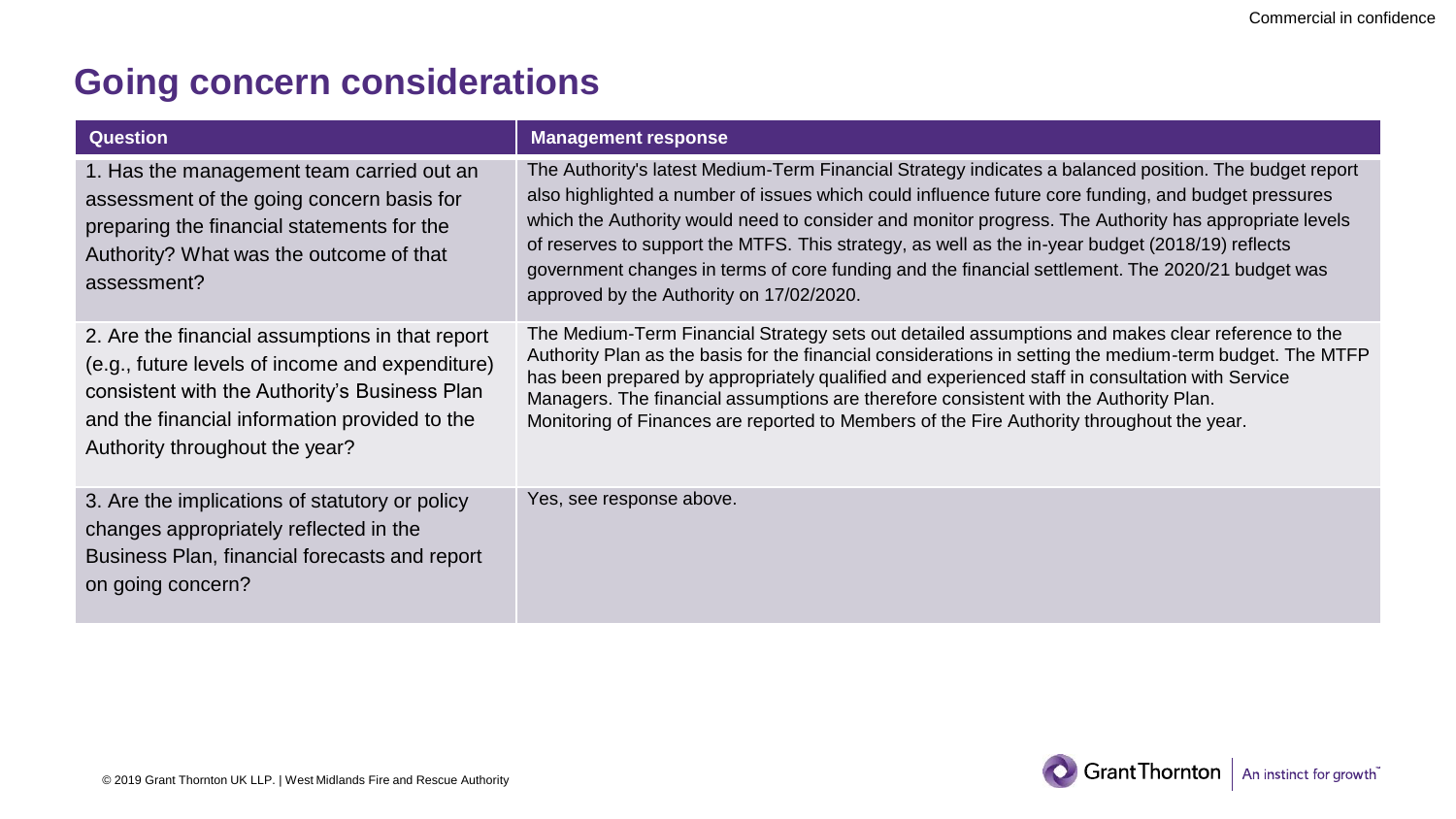## **Going concern considerations**

| <b>Question</b>                                                                                                                                                                                                                                                                                                                               | <b>Management response</b>                                                                                                                                                                                                                                                                         |
|-----------------------------------------------------------------------------------------------------------------------------------------------------------------------------------------------------------------------------------------------------------------------------------------------------------------------------------------------|----------------------------------------------------------------------------------------------------------------------------------------------------------------------------------------------------------------------------------------------------------------------------------------------------|
| 4. Have there been any significant issues<br>raised with the Audit and Risk Committee<br>during the year which could cast doubts on the<br>assumptions made? (Examples include<br>adverse comments raised by internal and<br>external audit regarding financial performance<br>or significant weaknesses in systems of<br>financial control). | The Authority's latest Medium Term Financial Strategy and 2020/21 budget reflect government changes<br>in terms of the indicated core funding and the financial settlement.                                                                                                                        |
| 5. Does a review of available financial<br>information identify any adverse financial<br>indicators including negative cash flow or poor<br>or deteriorating performance against the better<br>payment practice code?<br>If so, what action is being taken to improve<br>financial performance?                                               | Review of the latest detailed financial information presented to Authority members (as at January 2020)<br>did not highlight any adverse financial indicators which required specific action. A Treasury Management<br>Strategy is approved by the Authority as part of the budget setting report. |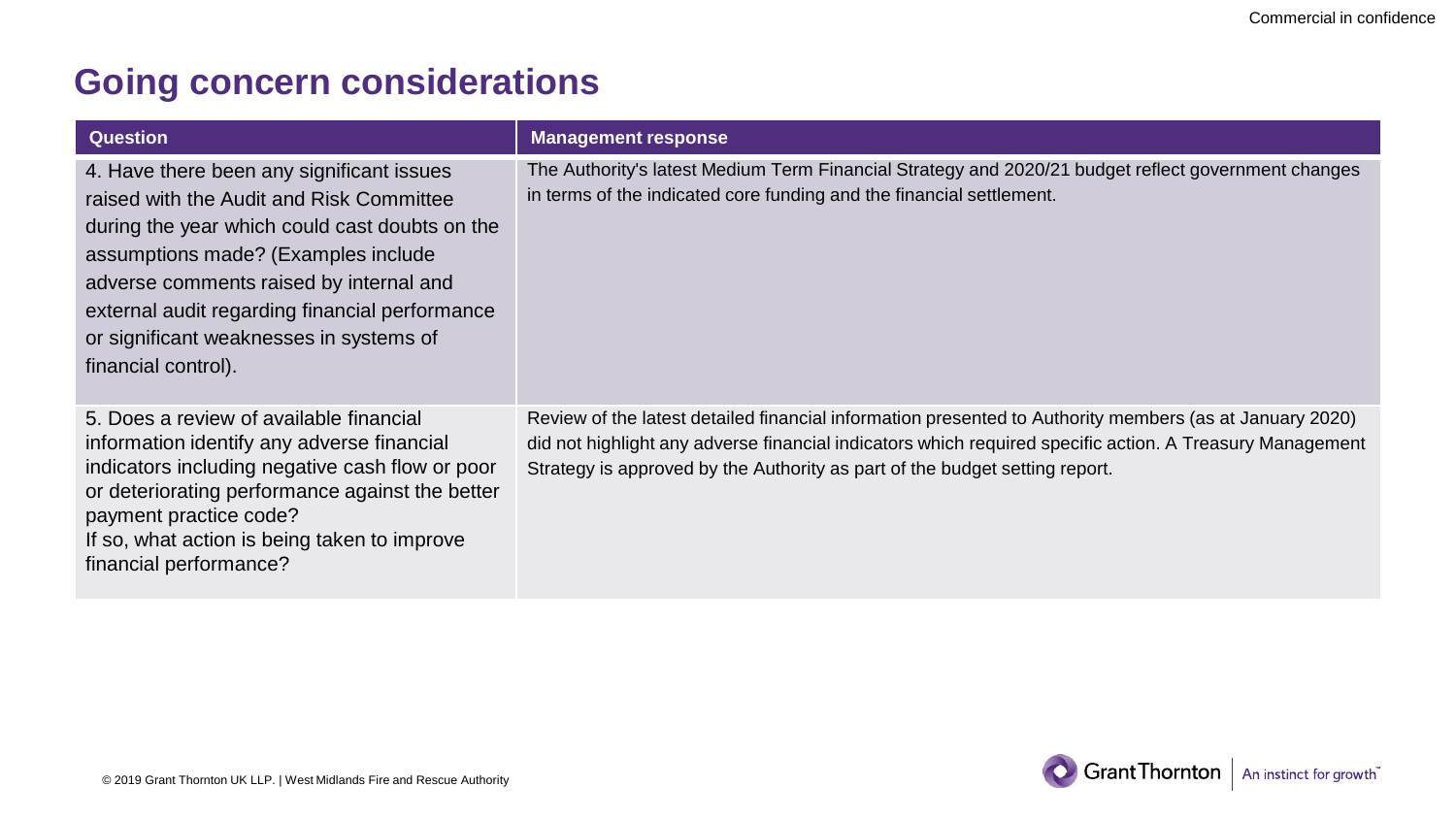## **Going concern considerations**

| <b>Question</b>                                                                                                                                                                                                                                                   | <b>Management response</b>                                                                                                                                                                                                                                                                                                                                                                                                                                                                                                                                                          |
|-------------------------------------------------------------------------------------------------------------------------------------------------------------------------------------------------------------------------------------------------------------------|-------------------------------------------------------------------------------------------------------------------------------------------------------------------------------------------------------------------------------------------------------------------------------------------------------------------------------------------------------------------------------------------------------------------------------------------------------------------------------------------------------------------------------------------------------------------------------------|
| 6. Does the Authority have sufficient staff in post, with the<br>appropriate skills and experience, particularly at senior manager<br>level, to ensure the delivery of the Authority's objectives?<br>If not, what action is being taken to obtain those skills?  | It is considered that the Authority has the appropriate skills and expertise within<br>its Senior Management Team to enable it to address the financial challenges<br>faced in the medium term. Succession planning is in place for any changes<br>planned for 2020/21.                                                                                                                                                                                                                                                                                                             |
| 7. Does the Authority have procedures in place to assess their<br>ability to continue as a going concern?                                                                                                                                                         | The Authority publishes its annual "Our Plan" which is supported by the MTFP. It<br>has an established reporting procedure and timetable to Members of the<br>Authority.                                                                                                                                                                                                                                                                                                                                                                                                            |
| 8. Is management aware of the existence of events or conditions<br>that may cast doubt on the Authority's ability to continue as a going<br>concern?                                                                                                              | Management continually monitor events or conditions which may cast doubt on<br>the Authority's ability to continue as a going concern. Presently, there are non<br>known.                                                                                                                                                                                                                                                                                                                                                                                                           |
| 9. Are arrangements in place to report the going concern<br>assessment to the Audit and Risk Committee?<br>How has the Audit and Risk Committee satisfied itself that it is<br>appropriate to adopt the going concern basis in preparing financial<br>statements? | The Authority and Audit & Risk Committee receive regular up to date information<br>on the Authority's ability to remain a going concern. The Treasurer presented<br>details of the 2020/21 budget and underlying assumptions to Members. No<br>significant issues were raised which cast doubt on the assumptions<br>doubts on the assumptions made. Members recognise that the Authority<br>continues to face a challenging financial position in the medium term, however in<br>the short term the MTFP and level of reserves are sufficient to ensure delivery of<br>priorities. |

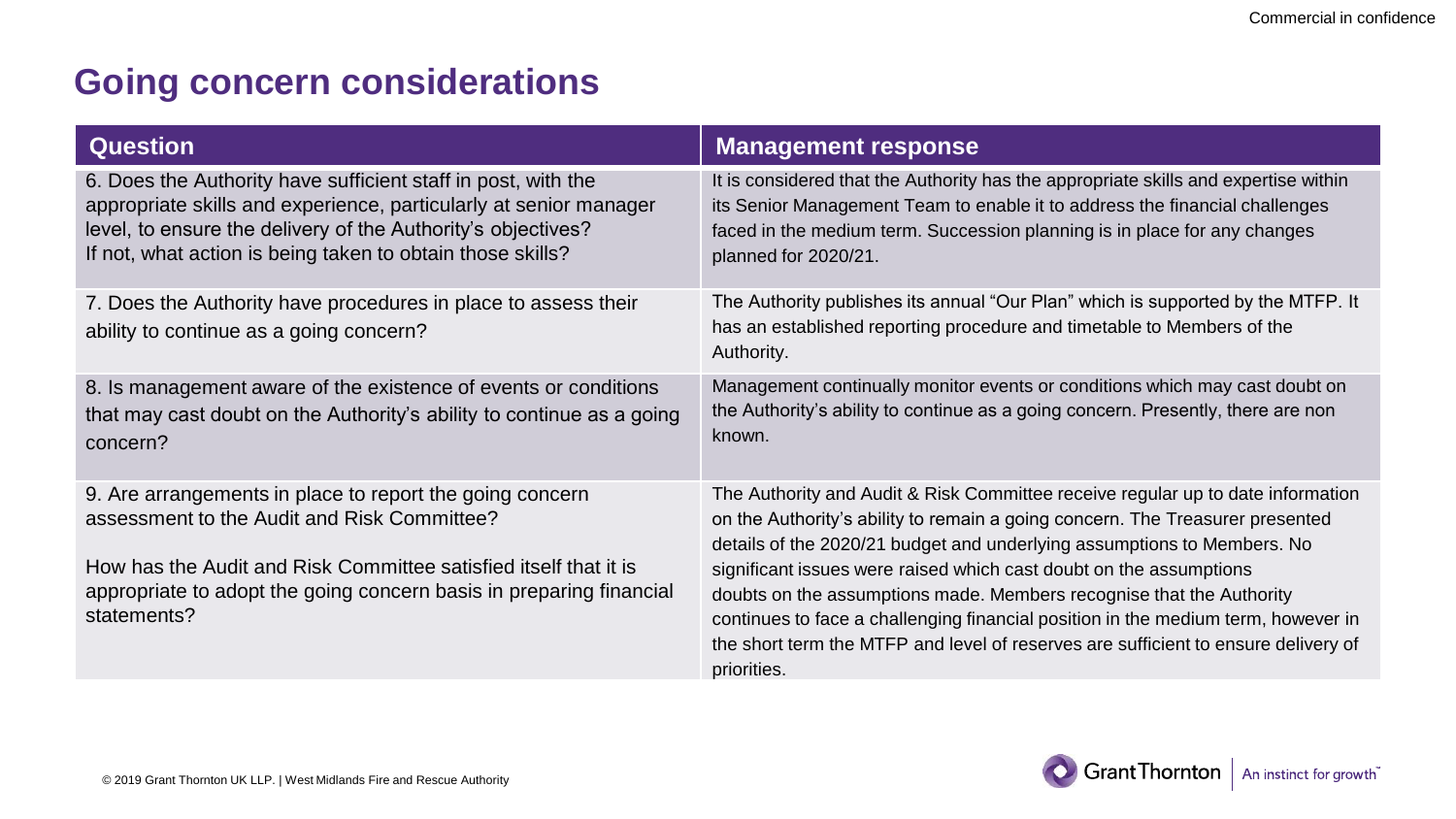# **Related Parties**

#### Issue

### Matters in relation to Related Parties

Local Authorities are required to comply with IAS 24 and disclose transactions with entities/individuals that would be classed as related parties. These may include:

- entities that directly, or indirectly through one or more intermediaries, control, or are controlled by the Authority (i.e. subsidiaries);
- associates;
- joint ventures;
- an entity that has an interest in the Authority that gives it significant influence over the Authority;
- key management personnel, and close members of the family of key management personnel, and
- post-employment benefit plans (pension fund) for the benefit of employees of the Authority, or of any entity that is a related party of the Authority.

A disclosure is required if a transaction (or series of transactions) is material on either side, i.e. if a transaction is immaterial from the Authority perspective but material from a related party viewpoint then the Authority must disclose it.

ISA (UK&I) 550 requires us to review your procedures for identifying related party transactions and obtain an understanding of the controls that you have established to identify such transactions. We will also carry out testing to ensure the related party transaction disclosures you make in the financial statements are complete and accurate.

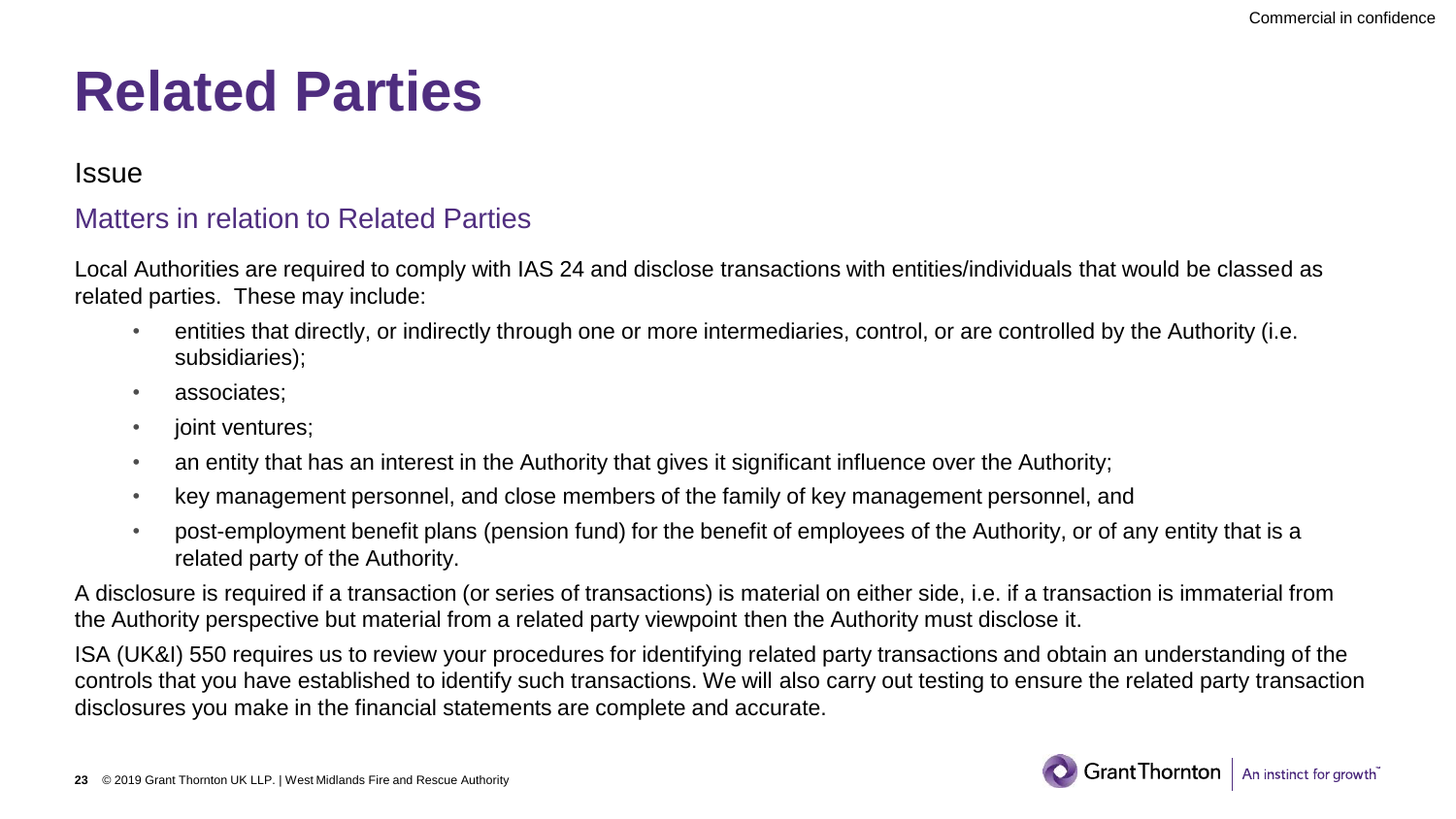# **Relating Parties**

| <b>Question</b>                                                                                                                             | <b>Management response</b>                                                                                                                                                                                                                                                                                                                                                                                                                                                                                                                                                                                                                                                                                                                                                                                                                                                                                                                                                                                                                                                                                                                                                                                                                        |
|---------------------------------------------------------------------------------------------------------------------------------------------|---------------------------------------------------------------------------------------------------------------------------------------------------------------------------------------------------------------------------------------------------------------------------------------------------------------------------------------------------------------------------------------------------------------------------------------------------------------------------------------------------------------------------------------------------------------------------------------------------------------------------------------------------------------------------------------------------------------------------------------------------------------------------------------------------------------------------------------------------------------------------------------------------------------------------------------------------------------------------------------------------------------------------------------------------------------------------------------------------------------------------------------------------------------------------------------------------------------------------------------------------|
| 1. What controls does the Authority have in<br>place to identify, account for and disclose<br>related party transactions and relationships? | A number of arrangements are in place for identifying the nature of a related party and reported value<br>including:<br>• Maintenance of a Register of interests for Members, a register for pecuniary interests in contracts for<br>Officers and Senior Managers requiring disclosure of related party transactions.<br>• Annual return from senior managers/officers requiring confirmation that they have read and understood<br>the declaration requirements and stating details of any known related party interests.<br>. Annual return from Members stating details of any known related party interests.<br>• Review of in-year income and expenditure transactions with known identified related parties from prior<br>year or known history.<br>• Review of related information with subsidiaries, companies and joint ventures, e.g. accounts.<br>• Review of the accounts payable system and identification of amounts paid to assisted or voluntary<br>organisations.                                                                                                                                                                                                                                                                |
| 2. What are the Authority's related parties,<br>including changes from the prior period?                                                    | The Authority has a number of related parties in which there is a material impact to the financial<br>statements via virtue of whether the Authority might have:<br>• potential either to be controlled or influenced by the party or<br>• the potential to exert control or influence over the party (as defined by guidance in the Code).<br>The Authority discloses its related parties under the following headings:<br>1. Central Government (Non-Domestic Rates income) - central government has control influence over<br>the Authority as the Authority needs to act in accordance with its statutory responsibilities.<br>2. West Midland Local Authorities (Council Tax income) - these parties are subject to common control by<br>central government and thus might be empowered to transact on non-commercial terms.<br>There are processes in place to identify related party transactions with Members and Officers - Certain<br>Members and Officers may have controlling influence or related interests with other of the Authority's<br>related party organisations, such that they may be in a position to significantly influence the policies of<br>the Authority. In 2018/19 there were no such related parties identified. |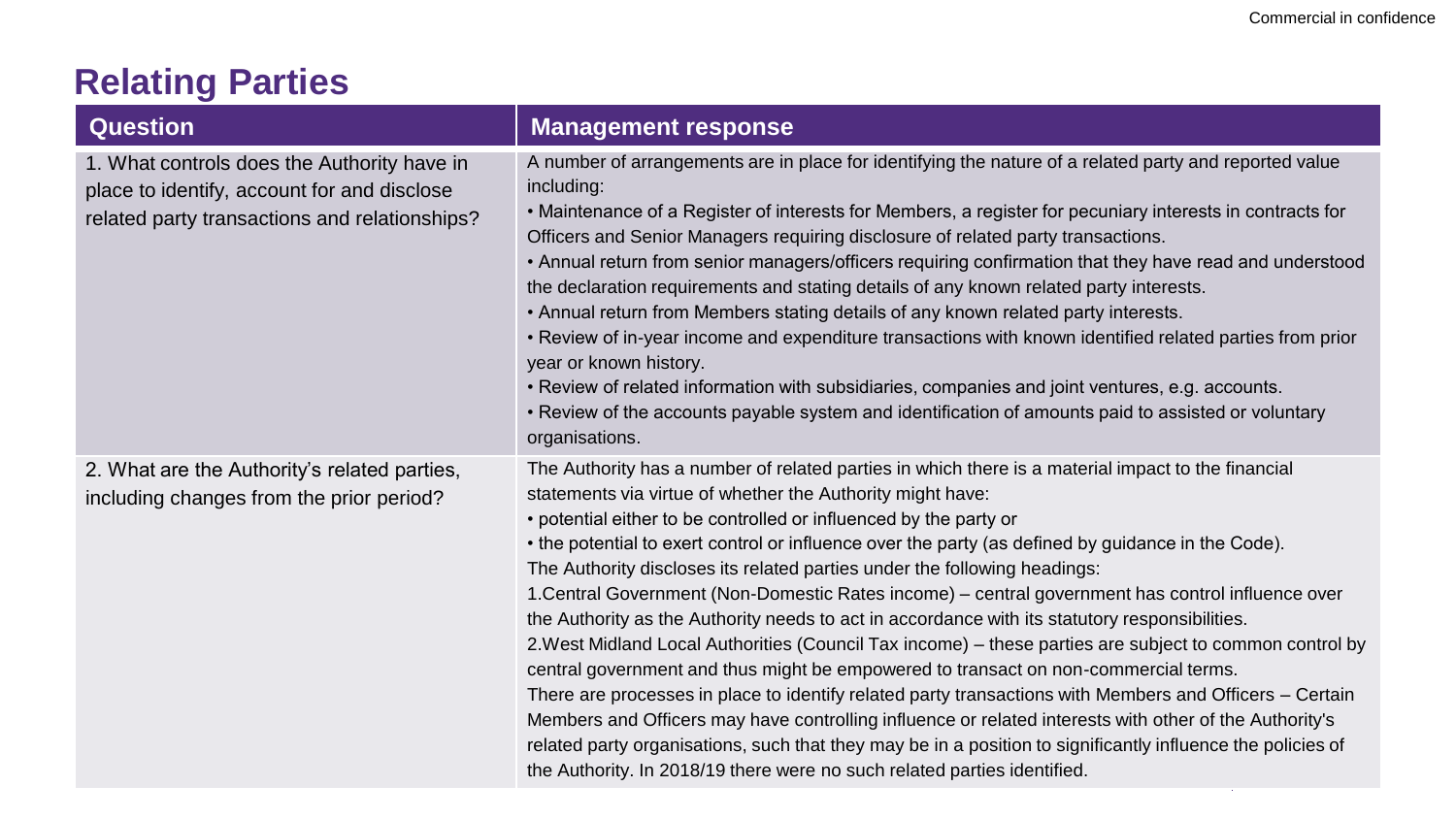# **Relating Parties**

| <b>Question</b>                                | <b>Management response</b> |
|------------------------------------------------|----------------------------|
| 3. Has the Authority entered into any          | See response above         |
| transactions with these related parties during |                            |
| the period, and if so, what was type and the   |                            |
| purpose of these transactions?                 |                            |

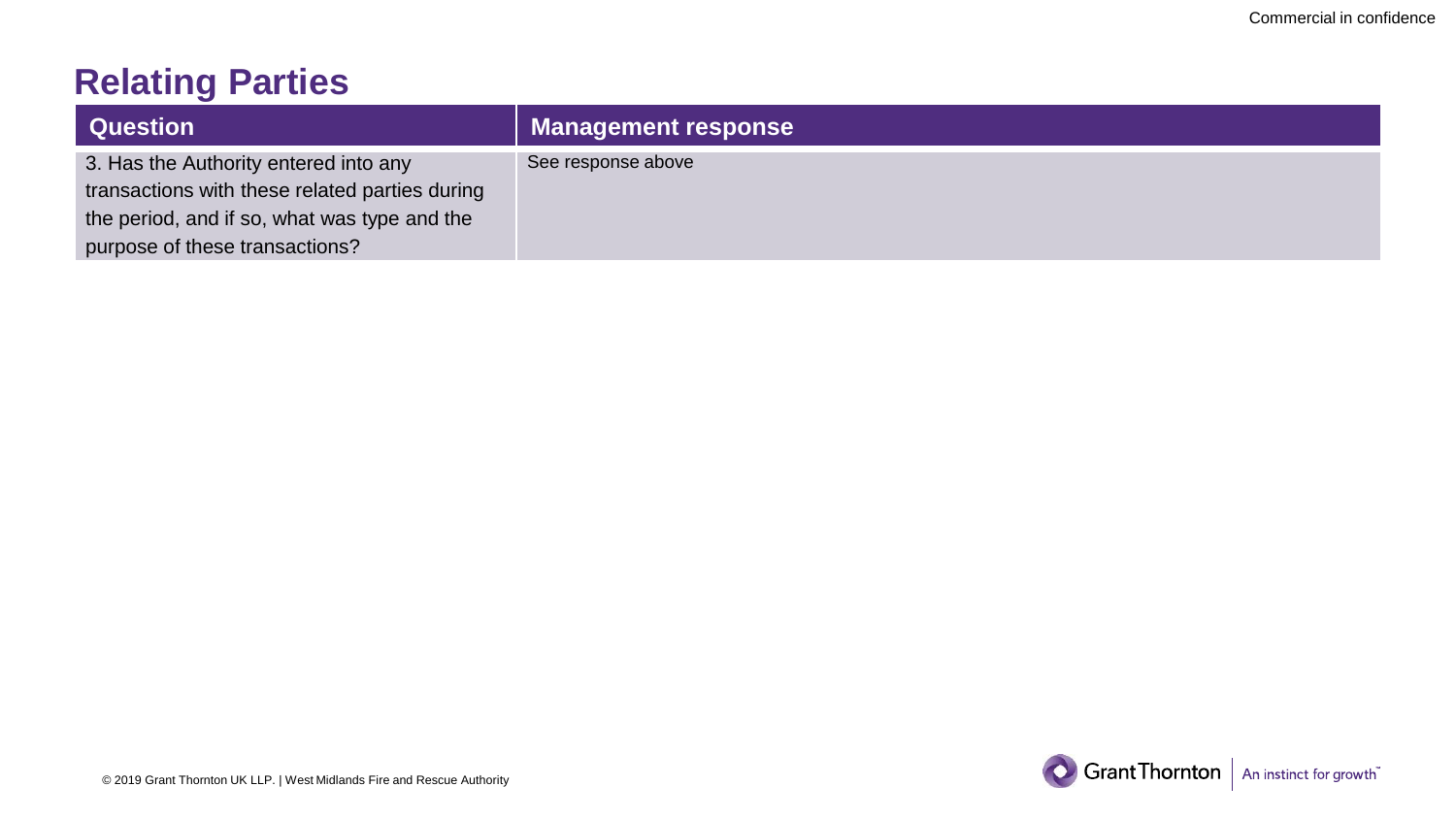# **Accounting estimates**

#### Issue

## Matters in relation to Related Accounting estimates

Local Authorities apply appropriate estimates in the preparation of their financial statements. ISA (UK&I) 540 sets out requirements for auditing accounting estimates. The objective is to gain evidence that the accounting estimates are reasonable and the related disclosures are adequate.

Under this standard we have to identify and assess the risks of material misstatement for accounting estimates by understanding how the Authority identifies the transactions, events and conditions that may give rise to the need for an accounting estimate.

Accounting estimates are used when it is not possible to measure precisely a figure in the accounts. We need to be aware of all estimates that the Authority is using as part of its accounts preparation; these are detailed in appendix 1 to this report. The audit procedures we conduct on the accounting estimate will demonstrate that:

- the estimate is reasonable; and
- estimates have been calculated consistently with other accounting estimates within the financial statements.

We would ask the Audit and Risk Committee to satisfy itself that the arrangements for accounting estimates are adequate.

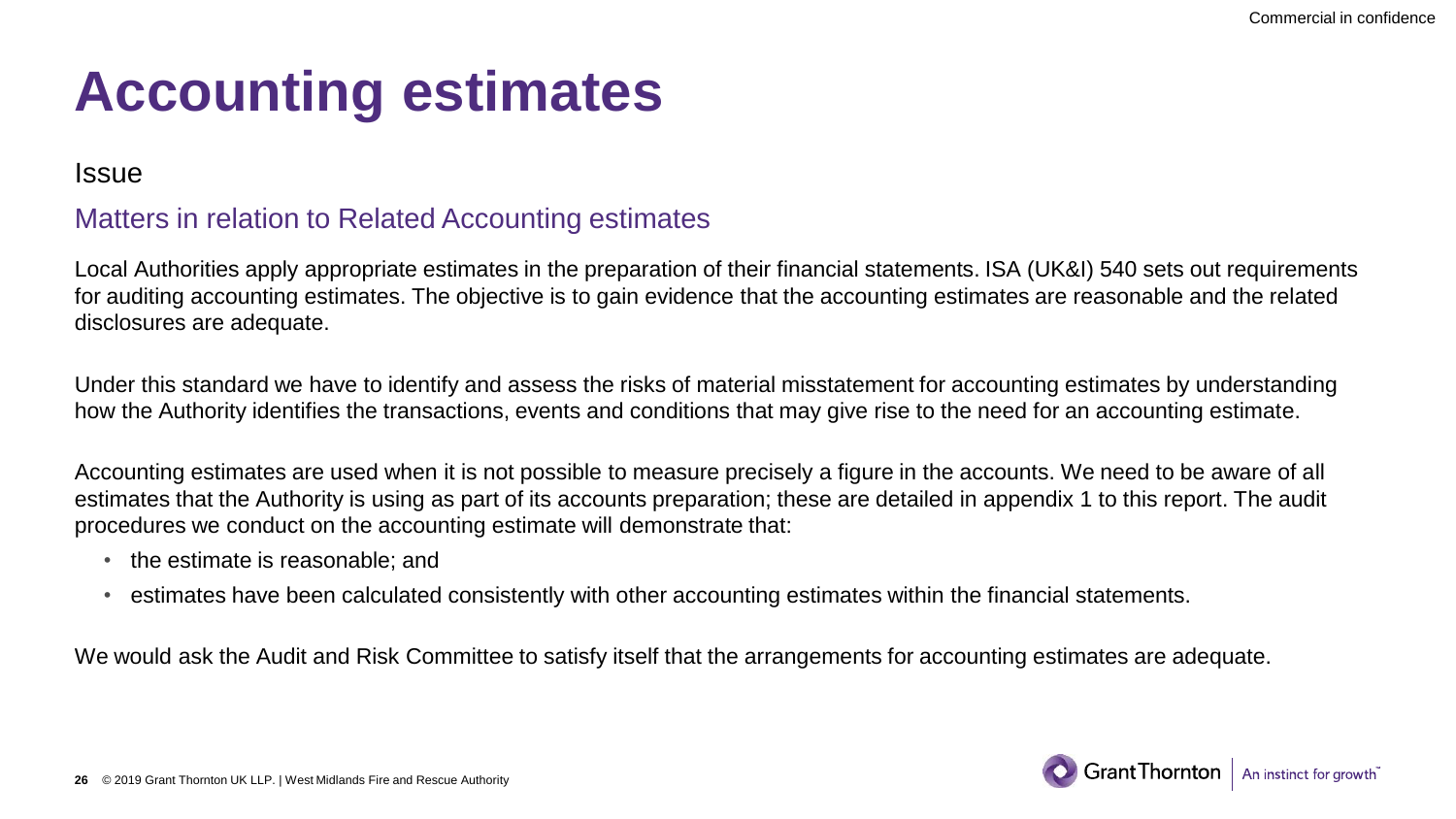## **Accounting Estimates**

| <b>Question</b>                                                                                                                                                                                                                                           | <b>Management response</b>                                                                                                                                                                                                  |
|-----------------------------------------------------------------------------------------------------------------------------------------------------------------------------------------------------------------------------------------------------------|-----------------------------------------------------------------------------------------------------------------------------------------------------------------------------------------------------------------------------|
| 1. How are transactions, events, and<br>conditions identified that may give rise to the<br>need for accounting estimates to be<br>recognised or disclosed in the financial<br>statements?                                                                 | The Statement of Accounts is prepared in accordance with the Code of Practice on Local Authority<br>Accounting in the UK (Code), supported by International Financial Reporting Standards (IFRS) and<br>statutory guidance. |
| 2. Are management aware of transactions,<br>events, conditions (or changes in these) that<br>may give rise to recognition or disclosure of<br>significant accounting estimates that require<br>significant judgement (other than those in<br>Appendix A)? | There are no major changes in circumstances for accounting estimates in 2019/20. Any changes to the<br>Code and IFRS are reflected within the Statement of Accounts.                                                        |
| 3. Are the management arrangements for the<br>accounting estimates, as detailed in Appendix<br>A reasonable?                                                                                                                                              | Yes, where estimates are required appropriate estimation methodology is utilised. Estimates are<br>prepared by those who are best qualified e.g. for pension and asset valuations.                                          |
| 4. How is the Audit and Risk Committee<br>provided with assurance that the arrangements<br>for accounting estimates are adequate?                                                                                                                         | Accounting polices provide details within the Authority's Statement of Accounts. The Treasurer provide<br>assurance to the Audit and Risk Committee and signs the Statement of Accounts.                                    |

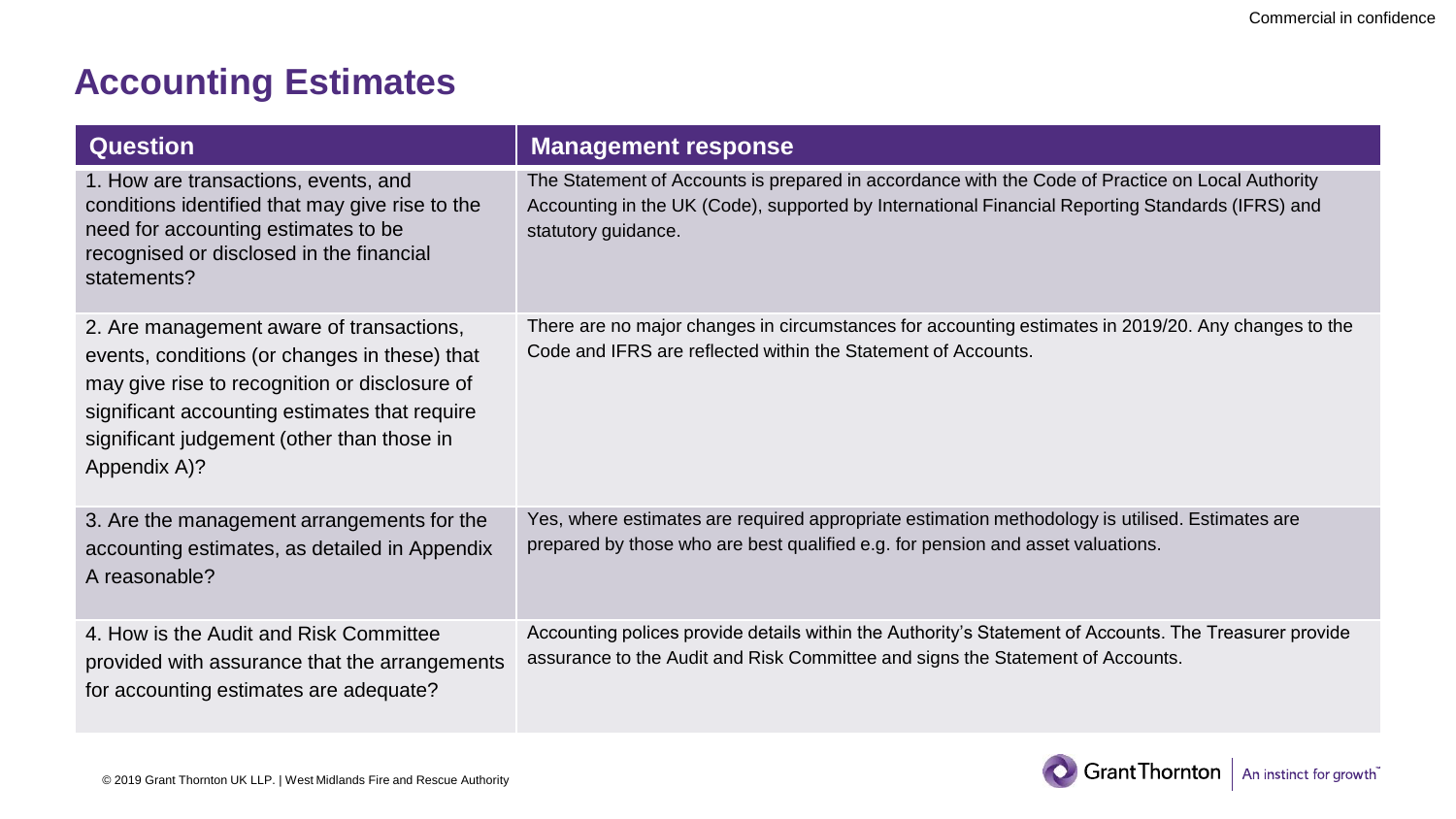## **Appendix A Accounting Estimates**

| <b>Estimate</b>                                | Method / model used to make<br>the estimate                                                                                                                                                                                                                                                                                                                                            | <b>Controls used</b><br>to identify<br>estimates                                                                                                                        | <b>Whether</b><br><b>Management</b><br>have used an<br>expert | <b>Underlying assumptions:</b><br>- Assessment of degree of uncertainty<br>- Consideration of alternative<br>estimates | <b>Has there</b><br>been a<br>change in<br>accounting<br>method in<br>year? |
|------------------------------------------------|----------------------------------------------------------------------------------------------------------------------------------------------------------------------------------------------------------------------------------------------------------------------------------------------------------------------------------------------------------------------------------------|-------------------------------------------------------------------------------------------------------------------------------------------------------------------------|---------------------------------------------------------------|------------------------------------------------------------------------------------------------------------------------|-----------------------------------------------------------------------------|
| Property plant<br>&<br>equipment<br>valuations | Valuations are made by the<br>appointed Valuer (Wilkes, Head<br>and Eve Chartered Surveyors and<br>Town Planners) in line with RICS<br>quidance on the basis of 5 year<br>valuations with interim reviews.<br>The Authority are having a full<br>valuation in 2019/20 following the<br>change in<br>estimation technique for<br>specialised assets which was<br>introduced in 2012/13. | Members of the<br>Finance Team<br>notifies the Valuer<br>of the program of<br>rolling valuations<br>or of any<br>conditions that<br>warrant an interim<br>re-valuation. | Valuer used for<br><b>PPE</b> valuations                      | Valuations are made in line with RICS<br>guidance - reliance on expert.                                                | <b>No</b>                                                                   |

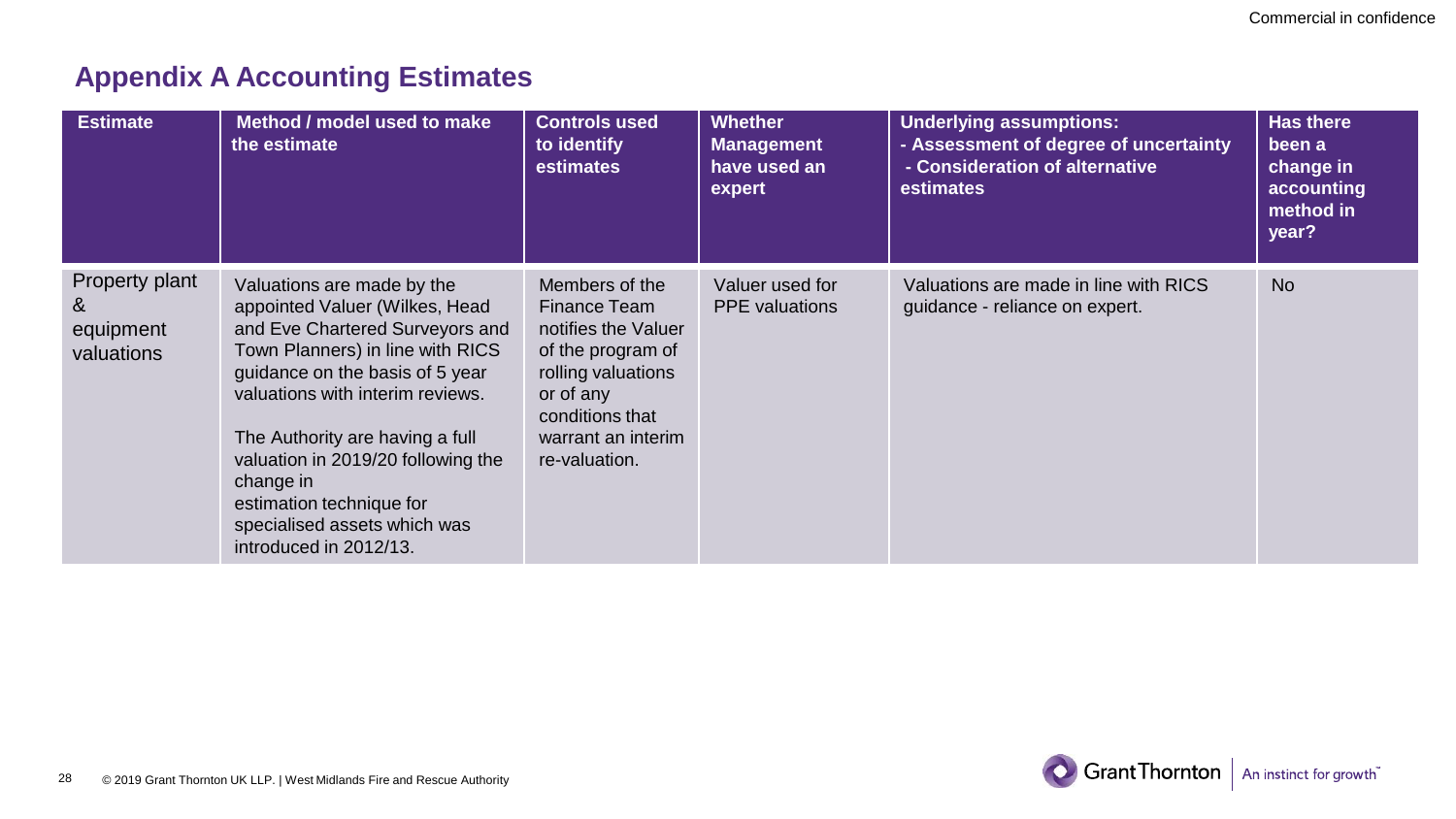## **Appendix A Accounting Estimates**

| <b>Estimate</b>                                  | Method / model used to make<br>the estimate                                                                                                                                                                                                                                                                                                                                                       | <b>Controls used</b><br>to identify<br>estimates                                                                                  | <b>Whether</b><br><b>Management</b><br>have used an<br>expert                        | <b>Underlying assumptions:</b><br>- Assessment of degree of uncertainty<br>- Consideration of alternative<br>estimates                                                                                                                                | <b>Has there</b><br>been a<br>change in<br>accounting<br>method in<br>year? |
|--------------------------------------------------|---------------------------------------------------------------------------------------------------------------------------------------------------------------------------------------------------------------------------------------------------------------------------------------------------------------------------------------------------------------------------------------------------|-----------------------------------------------------------------------------------------------------------------------------------|--------------------------------------------------------------------------------------|-------------------------------------------------------------------------------------------------------------------------------------------------------------------------------------------------------------------------------------------------------|-----------------------------------------------------------------------------|
| Estimated<br>remaining<br>useful lives<br>of PPE | Assets are assessed at each<br>year-end as to whether there is<br>any indication that an asset may<br>be impaired. Where indications<br>exist and any possible<br>differences are estimated to be<br>material, the recoverable amount<br>of the asset is estimated and,<br>where this is less than the<br>carrying amount of the asset, an<br>impairment loss is recognised for<br>the shortfall. | Assets are<br>assessed at each<br>year-end as to<br>whether there is<br>any indication<br>that an asset may<br>be impaired.       | Valuer used for<br><b>PPE</b> and estimated<br>remaining useful<br>life assessments. | Valuations are made in line with RICS<br>guidance - reliance on expert.                                                                                                                                                                               | <b>No</b>                                                                   |
| <b>Bad Debt</b><br>Provision                     | A provision is estimated using a<br>proportion basis of an aged debt<br>listing.                                                                                                                                                                                                                                                                                                                  | Members of the<br>Finance Team<br>calculate the<br>provisions from<br>the<br>aged debt listing<br>based upon prior<br>experience. | <b>No</b>                                                                            | A consistent proportion of the aged debt<br>listing is applied after any specific debts<br>have been provided for where<br>circumstances of certainty are known.<br>The proportion is based upon the<br>type of debt and historic payment<br>pattern. | No.                                                                         |



29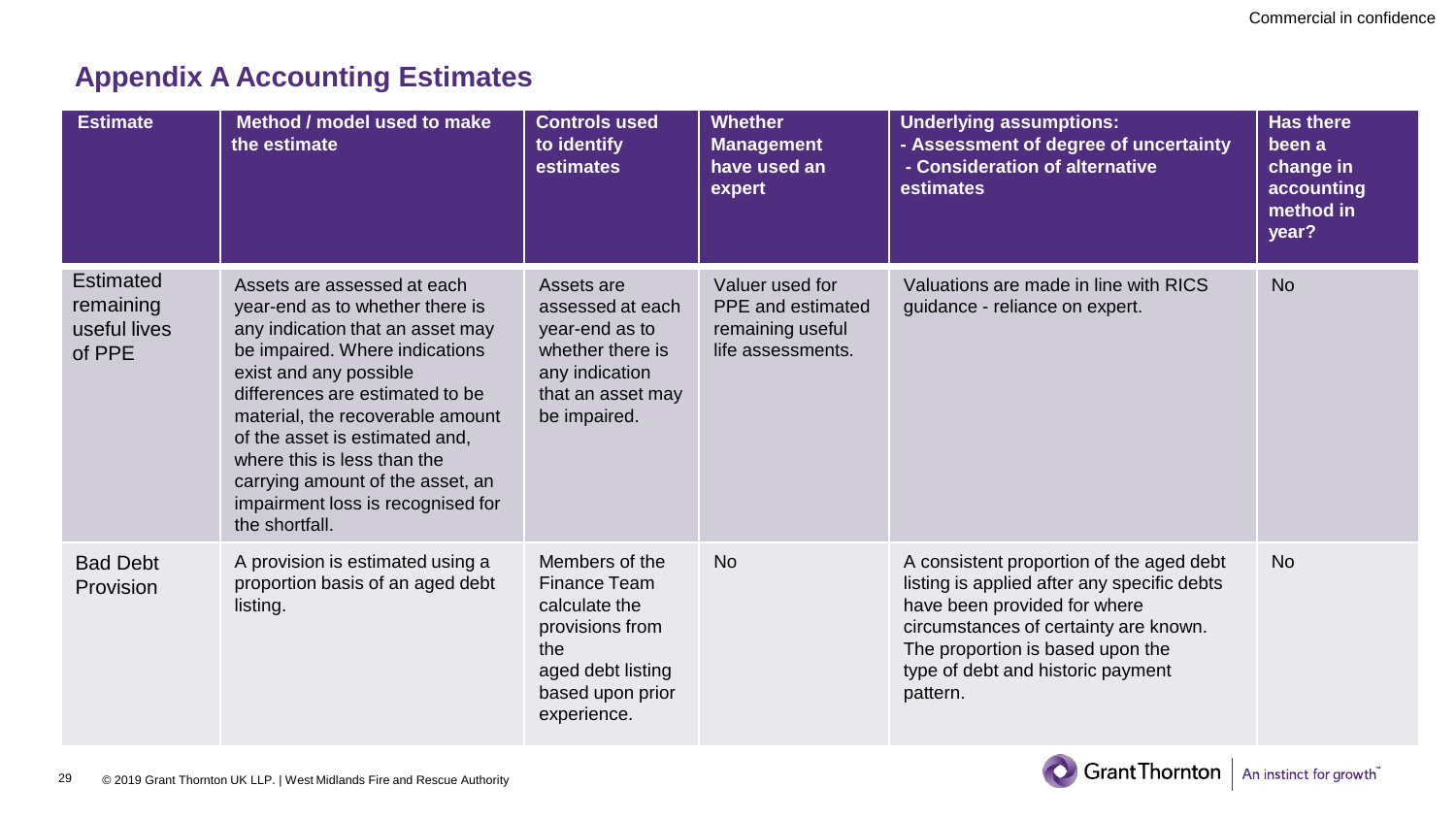| <b>Estimate</b>                            | Method / model used to make<br>the estimate                                                                                                                                                                                                                                                                                                                                                       | <b>Controls used</b><br>to identify<br>estimates                                                                               | <b>Whether</b><br><b>Management</b><br>have used an<br>expert | <b>Underlying assumptions:</b><br>- Assessment of degree of<br>uncertainty<br>- Consideration of alternative<br>estimates                                                                    | Has there been a<br>change in<br>accounting<br>method in year? |
|--------------------------------------------|---------------------------------------------------------------------------------------------------------------------------------------------------------------------------------------------------------------------------------------------------------------------------------------------------------------------------------------------------------------------------------------------------|--------------------------------------------------------------------------------------------------------------------------------|---------------------------------------------------------------|----------------------------------------------------------------------------------------------------------------------------------------------------------------------------------------------|----------------------------------------------------------------|
| Impairments                                | Assets are assessed at each<br>year-end as to whether there is<br>any indication that an asset may<br>be impaired. Where indications<br>exist and any possible<br>differences are estimated to be<br>material, the recoverable amount<br>of the asset is estimated and,<br>where this is less than the<br>carrying amount of the asset, an<br>impairment loss is recognised for<br>the shortfall. | Assets are<br>assessed at<br>each year-end<br>as to whether<br>there is any<br>indication that an<br>asset may be<br>impaired. | Valuer used for<br><b>PPE</b> valuations                      | Valuations are made in line with<br>RICS guidance - reliance on<br>expert.                                                                                                                   | <b>No</b>                                                      |
| Measurement<br>of Financial<br>Instruments | The Authority values financial<br>instruments at fair value based<br>upon current conditions and<br>Senior Finance team judgement.                                                                                                                                                                                                                                                                | An estimate is<br>made by senior<br>members of the<br>finance team.                                                            | <b>No</b>                                                     | The Authority does not have many<br>balances which are required to be<br>disclosed as a financial<br>instrument. Considered straight<br>forward with a low degree of<br>estimation required. | <b>No</b>                                                      |

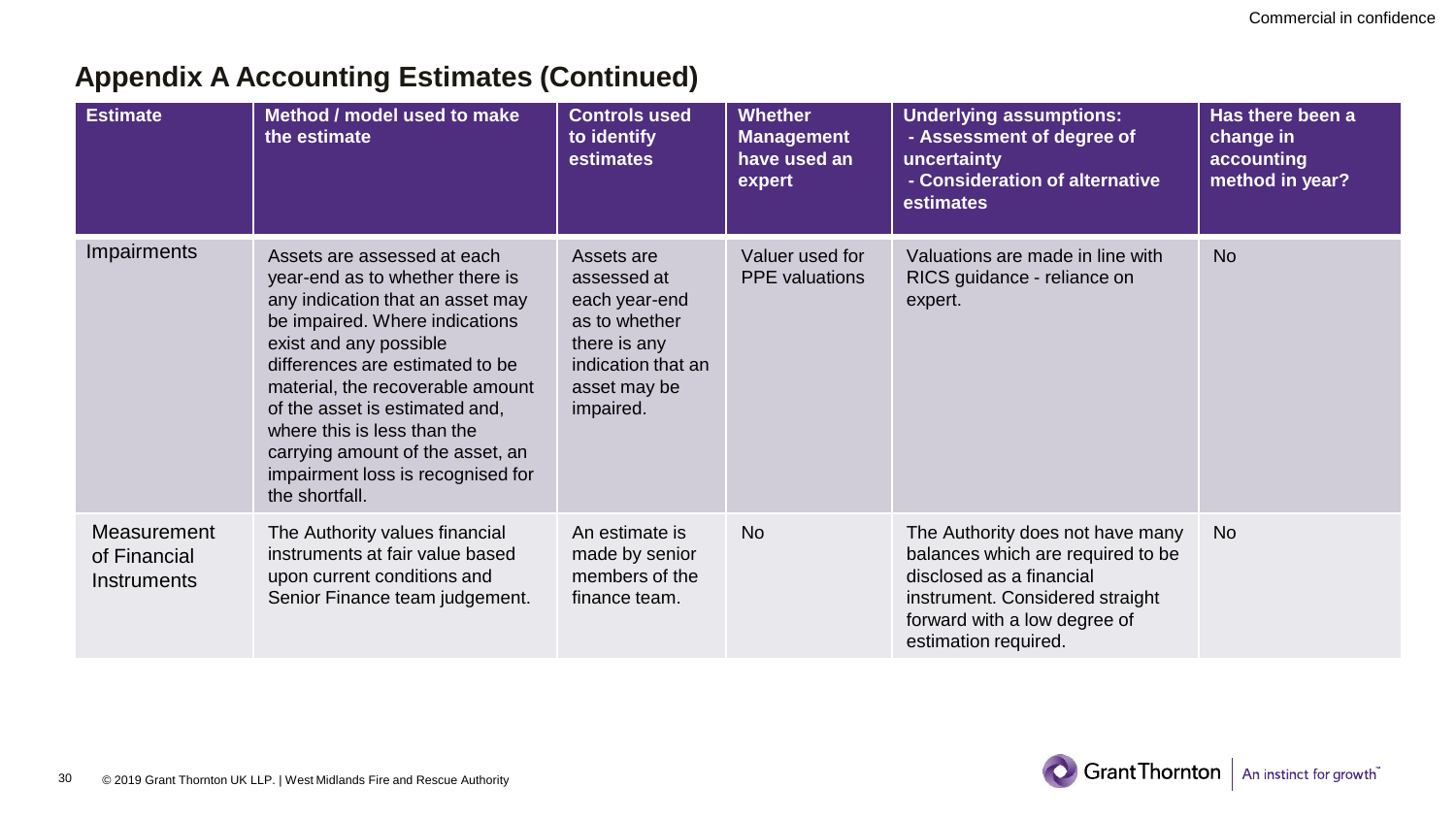| <b>Estimate</b>                     | Method / model used to make<br>the estimate                                                                                                                                                                                                                                                                                                                                                                                                                                                                                                               | <b>Controls used</b><br>to identify<br>estimates                | <b>Whether</b><br><b>Management</b><br>have used an<br>expert                       | <b>Underlying assumptions:</b><br>- Assessment of degree of<br>uncertainty<br>- Consideration of alternative<br>estimates                                                                                                                                                                                                                                                                                           | Has there been a<br>change in<br>accounting<br>method in year? |
|-------------------------------------|-----------------------------------------------------------------------------------------------------------------------------------------------------------------------------------------------------------------------------------------------------------------------------------------------------------------------------------------------------------------------------------------------------------------------------------------------------------------------------------------------------------------------------------------------------------|-----------------------------------------------------------------|-------------------------------------------------------------------------------------|---------------------------------------------------------------------------------------------------------------------------------------------------------------------------------------------------------------------------------------------------------------------------------------------------------------------------------------------------------------------------------------------------------------------|----------------------------------------------------------------|
| Depreciation<br>and<br>Amortisation | The following asset categories<br>have general asset lives:<br>•Operational Vehicles -straight<br>line over 10 years.<br>•Ancillary Vehicles -straight line<br>over 5 years.<br>• Equipment - straight line over 5<br>years.<br>Depreciation is provided for all<br>fixed assets with a finite life on a<br>straight line basis. Asset lives for<br>buildings are obtained from the<br>Valuer. Freehold land is not<br>depreciated.<br>No depreciation is accounted for<br>in the year of acquisition but is<br>accounted for in the year of<br>disposal. | Consistent asset<br>lives applied to<br>each asset<br>category. | Valuer used for<br>PPE and<br>estimated<br>remaining useful<br>life<br>assessments. | The method makes some<br>generalisations. For example,<br>buildings tend to have a useful life<br>of 50 years. Although in specific<br>examples based upon a valuation<br>review, a new building can have a<br>life as short as 25 years or as long<br>as 70 years depending on the<br>construction materials used. This<br>life would be recorded in<br>accordance with the local qualified<br>RICS or CIB Member. | <b>No</b>                                                      |

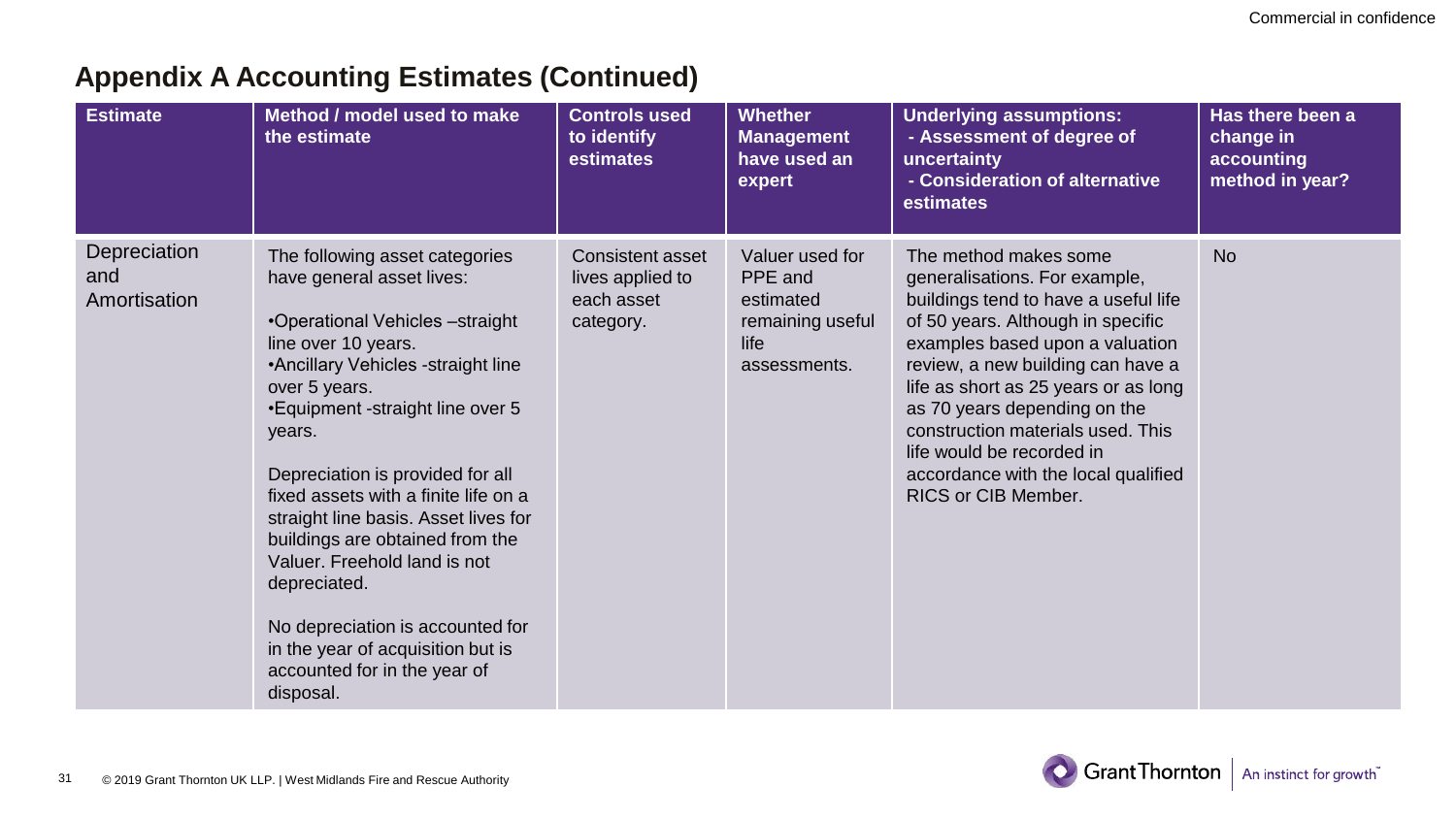| <b>Estimate</b>               | Method / model used to make the<br>estimate                                                                                                                                                                                                                                                                                                                                                                                                                                                                                                                                                                                            | <b>Controls used to</b><br><b>identify</b><br>estimates                                                                                                                                                                                | <b>Whether</b><br><b>Manage</b><br>ment<br>have<br>used an<br>expert | <b>Underlying assumptions:</b><br>- Assessment of degree of<br>uncertainty<br>- Consideration of alternative<br>estimates                                                                                                                                                                                                                                                                                                                                                                                                                                                                                                                       | <b>Has there</b><br>been a<br>change in<br>accounting<br>method in<br>year? |
|-------------------------------|----------------------------------------------------------------------------------------------------------------------------------------------------------------------------------------------------------------------------------------------------------------------------------------------------------------------------------------------------------------------------------------------------------------------------------------------------------------------------------------------------------------------------------------------------------------------------------------------------------------------------------------|----------------------------------------------------------------------------------------------------------------------------------------------------------------------------------------------------------------------------------------|----------------------------------------------------------------------|-------------------------------------------------------------------------------------------------------------------------------------------------------------------------------------------------------------------------------------------------------------------------------------------------------------------------------------------------------------------------------------------------------------------------------------------------------------------------------------------------------------------------------------------------------------------------------------------------------------------------------------------------|-----------------------------------------------------------------------------|
| Provisions for<br>liabilities | Provisions are made where an event<br>has taken place that gives the Authority<br>a legal or constructive obligation that<br>probably requires settlement, by a<br>transfer of economic benefits or service<br>potential, and and a reliable estimate<br>made of the value.<br>Provisions are charged as an expense<br>to the appropriate service line in the<br>CIES in the year that the Authority<br>becomes aware of the obligation, and<br>are measured at the best estimate at<br>the balance sheet date of the<br>expenditure required to settle<br>the obligation, taking into<br>account relevant risks and<br>uncertainties. | Charged in the year<br>that the Authority<br>becomes aware of<br>the obligation. A<br>Calculation is made<br>by Senior members<br>of the finance team<br>based upon<br>information from<br>third parties e.g.<br>insurers, solicitors. | <b>No</b>                                                            | Estimated settlements are<br>reviewed at the end of each<br>financial year - where it<br>becomes less than probable that<br>a transfer of economic benefits<br>will now be required (or a lower<br>settlement than anticipated is<br>made), the provision is reversed<br>and credited back to the relevant<br>service.<br>Where some or all of the<br>payment required to settle a<br>provision is expected to be<br>recovered from another party<br>(e.g. from an insurance claim),<br>this is only recognised as income<br>for the relevant service if it is<br>virtually certain that<br>reimbursement will be received<br>by the Authority. | <b>No</b>                                                                   |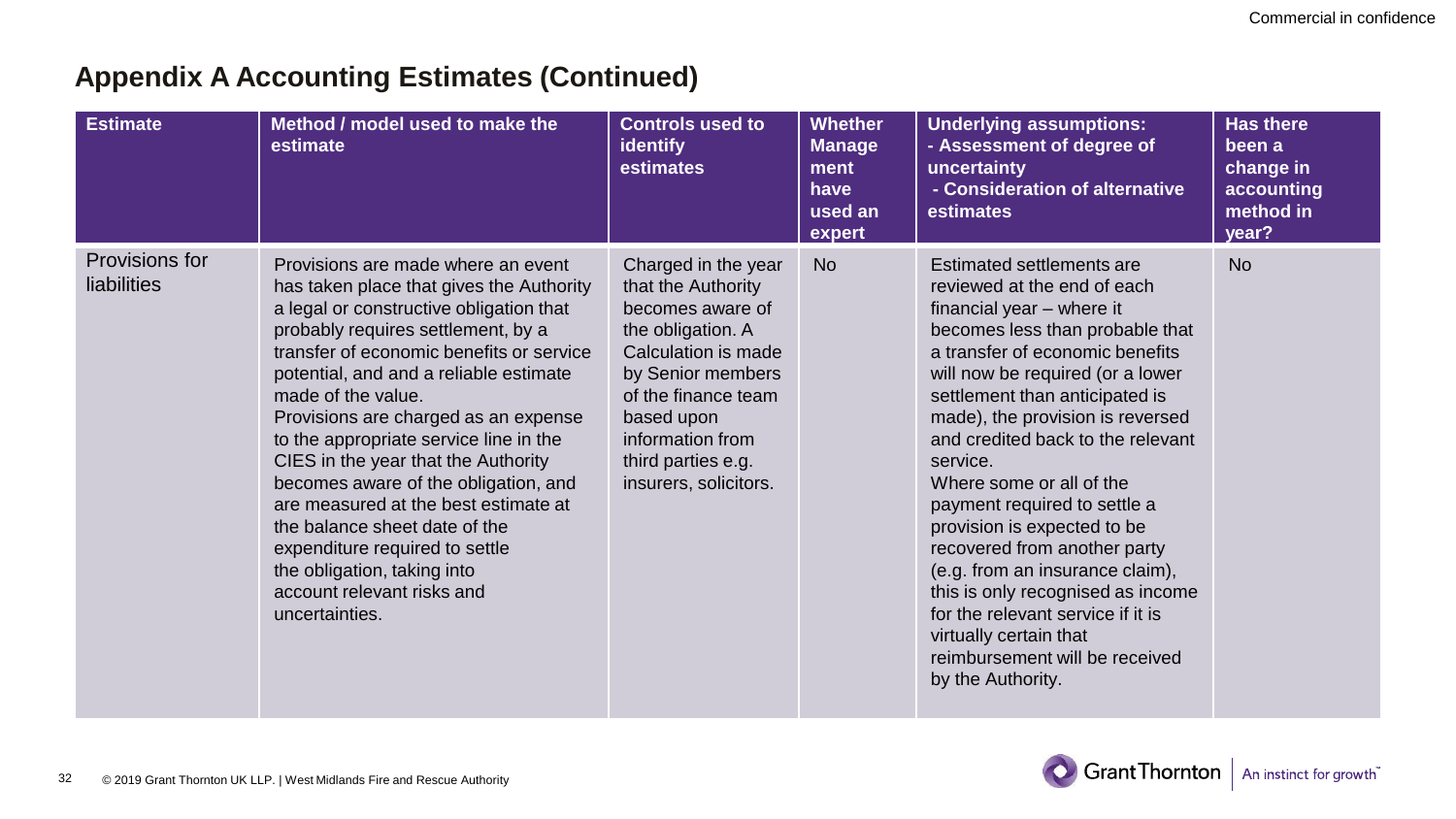| <b>Estimate</b>               | Method / model used to make the<br>estimate                                                                                                                                                                                                                                                                                                                                                                                                                                                                                                                                                                                            | <b>Controls used to</b><br><b>identify</b><br>estimates                                                                                                                                                                                | <b>Whether</b><br><b>Manage</b><br>ment<br>have<br>used an<br>expert | <b>Underlying assumptions:</b><br>- Assessment of degree of<br>uncertainty<br>- Consideration of alternative<br>estimates                                                                                                                                                                                                                                                                                                                                                                                                                                                                                                                       | <b>Has there</b><br>been a<br>change in<br>accounting<br>method in<br>year? |
|-------------------------------|----------------------------------------------------------------------------------------------------------------------------------------------------------------------------------------------------------------------------------------------------------------------------------------------------------------------------------------------------------------------------------------------------------------------------------------------------------------------------------------------------------------------------------------------------------------------------------------------------------------------------------------|----------------------------------------------------------------------------------------------------------------------------------------------------------------------------------------------------------------------------------------|----------------------------------------------------------------------|-------------------------------------------------------------------------------------------------------------------------------------------------------------------------------------------------------------------------------------------------------------------------------------------------------------------------------------------------------------------------------------------------------------------------------------------------------------------------------------------------------------------------------------------------------------------------------------------------------------------------------------------------|-----------------------------------------------------------------------------|
| Provisions for<br>liabilities | Provisions are made where an event<br>has taken place that gives the Authority<br>a legal or constructive obligation that<br>probably requires settlement, by a<br>transfer of economic benefits or service<br>potential, and and a reliable estimate<br>made of the value.<br>Provisions are charged as an expense<br>to the appropriate service line in the<br>CIES in the year that the Authority<br>becomes aware of the obligation, and<br>are measured at the best estimate at<br>the balance sheet date of the<br>expenditure required to settle<br>the obligation, taking into<br>account relevant risks and<br>uncertainties. | Charged in the year<br>that the Authority<br>becomes aware of<br>the obligation. A<br>Calculation is made<br>by Senior members<br>of the finance team<br>based upon<br>information from<br>third parties e.g.<br>insurers, solicitors. | <b>No</b>                                                            | Estimated settlements are<br>reviewed at the end of each<br>financial year - where it<br>becomes less than probable that<br>a transfer of economic benefits<br>will now be required (or a lower<br>settlement than anticipated is<br>made), the provision is reversed<br>and credited back to the relevant<br>service.<br>Where some or all of the<br>payment required to settle a<br>provision is expected to be<br>recovered from another party<br>(e.g. from an insurance claim),<br>this is only recognised as income<br>for the relevant service if it is<br>virtually certain that<br>reimbursement will be received<br>by the Authority. | <b>No</b>                                                                   |

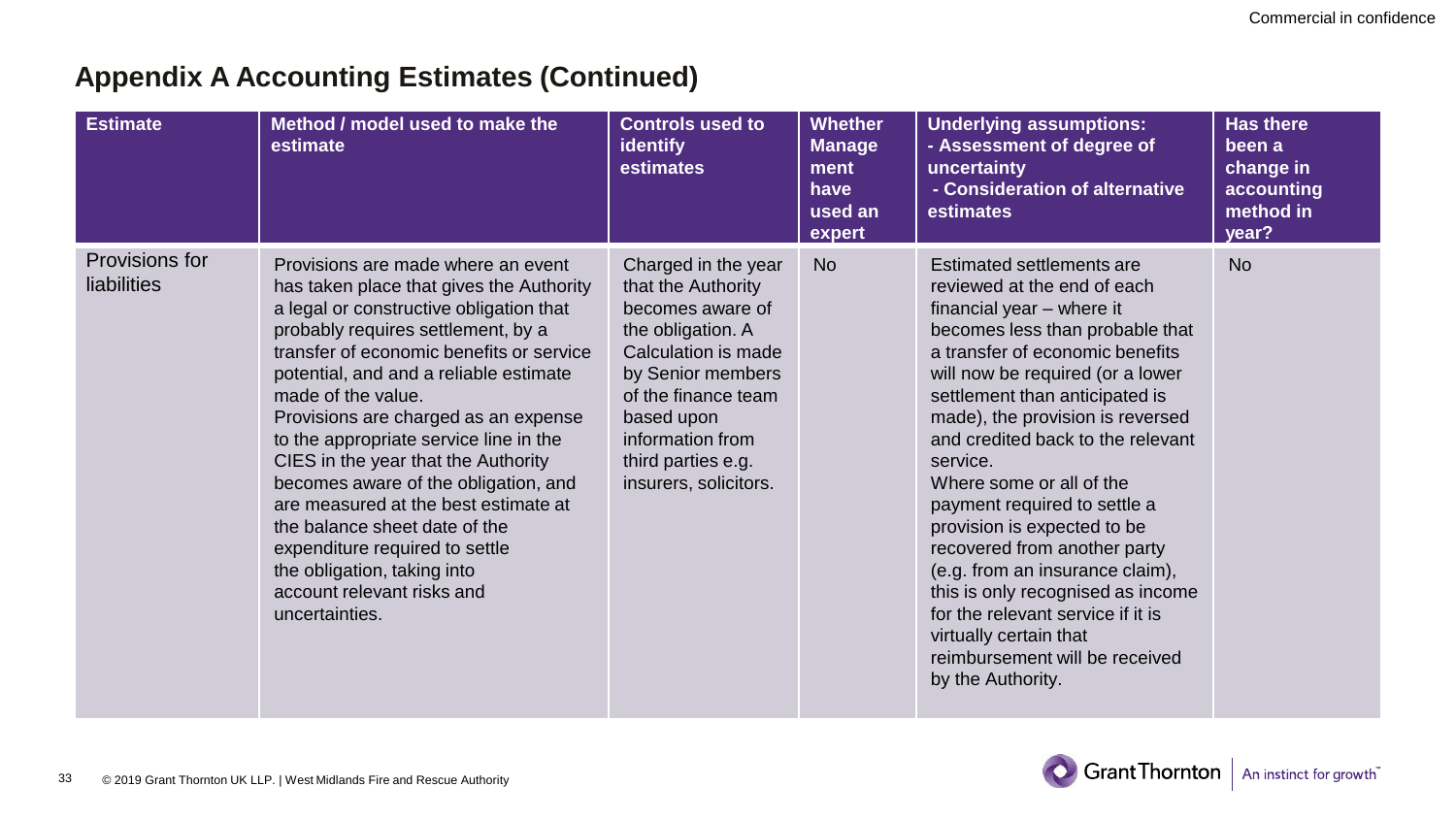| <b>Estimate</b>                                                        | Method / model used to<br>make the estimate                                                                                                                                                                                                                                                                               | <b>Controls used to</b><br><b>identify estimates</b>                                         | <b>Whether</b><br><b>Management</b><br>have used an<br>expert      | <b>Underlying</b><br>assumptions:<br>- Assessment of<br>degree of uncertainty<br>- Consideration of<br>alternative estimates | Has there been a<br>change in<br>accounting<br>method in year? |
|------------------------------------------------------------------------|---------------------------------------------------------------------------------------------------------------------------------------------------------------------------------------------------------------------------------------------------------------------------------------------------------------------------|----------------------------------------------------------------------------------------------|--------------------------------------------------------------------|------------------------------------------------------------------------------------------------------------------------------|----------------------------------------------------------------|
| Non Adjusting<br>events – events<br>after the<br>balance sheet<br>date | The Treasurer makes the<br>assessment. If the event is<br>indicative of conditions that<br>arose after the balance sheet<br>date then this is an adjusting<br>event which is disclosed as a<br>note to the accounts<br>identifying the nature of the<br>event and where possible<br>estimates of the financial<br>effect. | The Treasurer liaises<br>with the Finance<br>team and considers<br>all known<br>information. | Yes - the Actuary<br>for the LGPS and<br>the Uniformed<br>Schemes. | This would be considered<br>individually for each case.                                                                      | <b>No</b>                                                      |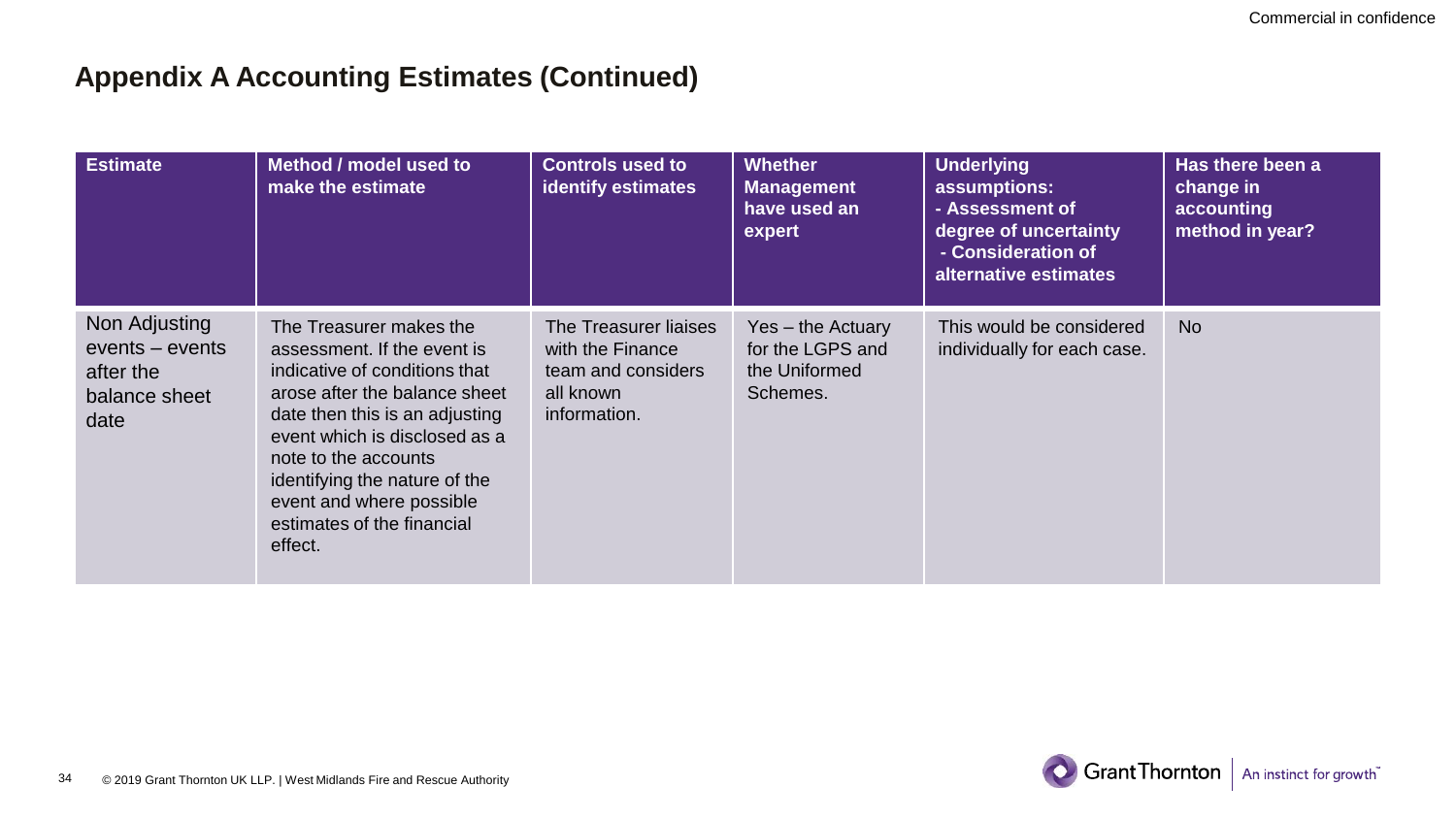| <b>Estimate</b> | Method / model used to<br>make the estimate                                                                                                                                                                                                                                                         | <b>Controls used to</b><br>identify estimates                                                                      | <b>Whether</b><br><b>Management</b><br>have used an<br>expert | <b>Underlying</b><br>assumptions:<br>- Assessment of<br>degree of uncertainty<br>- Consideration of<br>alternative estimates                                                                 | Has there been a<br>change in<br>accounting<br>method in year? |
|-----------------|-----------------------------------------------------------------------------------------------------------------------------------------------------------------------------------------------------------------------------------------------------------------------------------------------------|--------------------------------------------------------------------------------------------------------------------|---------------------------------------------------------------|----------------------------------------------------------------------------------------------------------------------------------------------------------------------------------------------|----------------------------------------------------------------|
| Accruals        | The Finance Team collate<br>accruals of income and<br>expenditure from sales ledger,<br>purchase ledger and budget<br>information.<br>Activity is accounted for in the<br>financial year that it takes<br>place, not when the money is<br>paid or received in line with<br>the accounting policies. | Sales ledger,<br>purchase ledger and<br>management<br>accounts information<br>are assessed by the<br>Finance Team. | <b>No</b>                                                     | Accruals for income and<br>expenditure have been<br>principally based on<br>known values. Where<br>estimates have to be<br>made these are based<br>upon the latest available<br>information. | <b>No</b>                                                      |

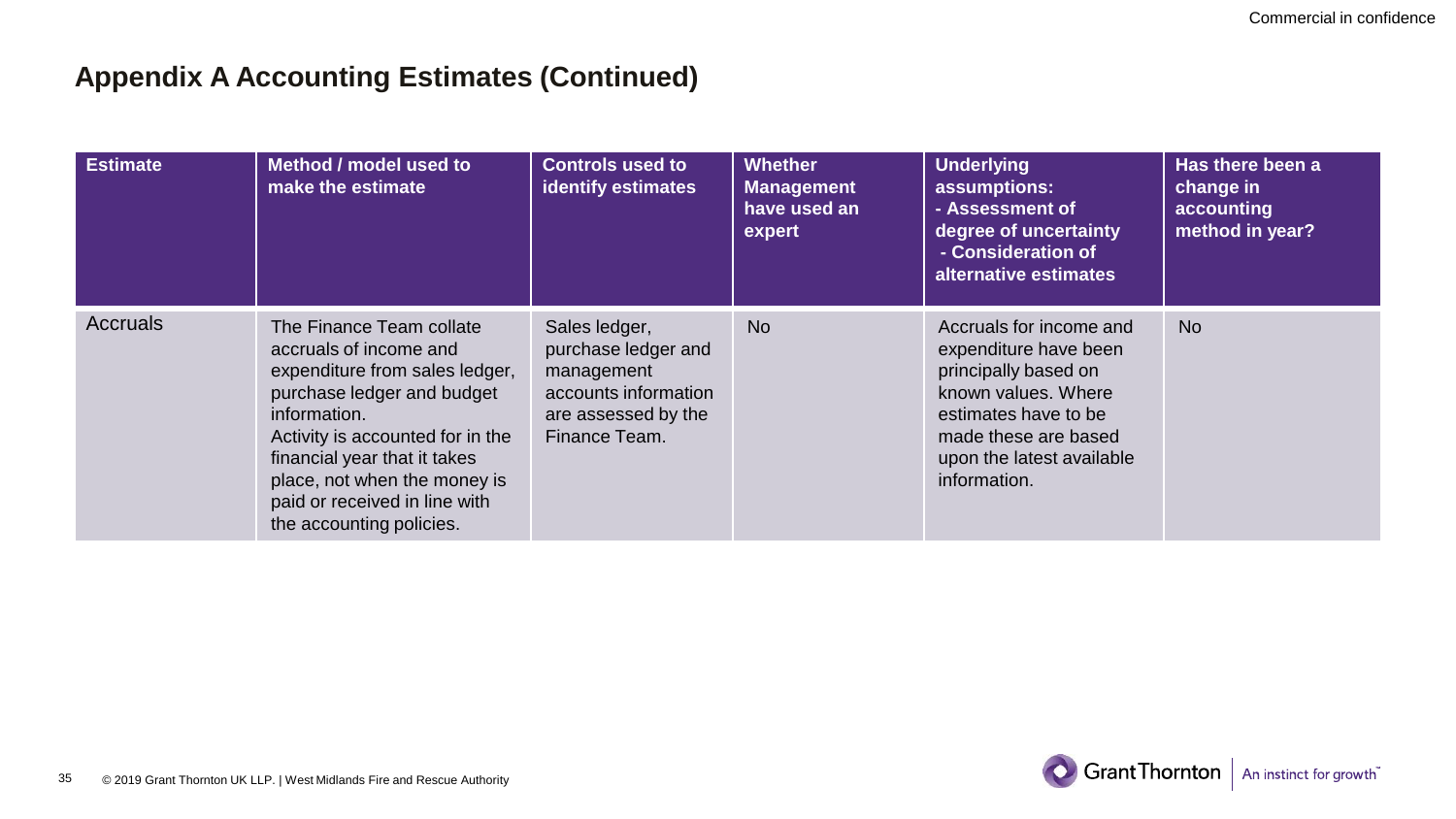| <b>Estimate</b>        | Method / model used to<br>make the estimate                                                                                                                                                                                                                                                                                                               | <b>Controls used to</b><br>identify estimates                                         | <b>Whether</b><br><b>Management have</b><br>used an expert      | <b>Underlying</b><br>assumptions:<br>- Assessment of degree<br>of uncertainty<br>- Consideration of<br>alternative estimates                                                                                                                 | Has there been a<br>change in<br>accounting<br>method in year? |
|------------------------|-----------------------------------------------------------------------------------------------------------------------------------------------------------------------------------------------------------------------------------------------------------------------------------------------------------------------------------------------------------|---------------------------------------------------------------------------------------|-----------------------------------------------------------------|----------------------------------------------------------------------------------------------------------------------------------------------------------------------------------------------------------------------------------------------|----------------------------------------------------------------|
| Pension liability      | The Authority is an<br>admitted body to the Local<br><b>Government Pension</b><br>Scheme (LGPS).<br>The Uniformed Schemes<br>are unfunded and are<br>administered by the<br>Authority based upon<br>guidance from MHCLG.<br>Information is passed<br>from the Authority to the<br>Actuaries upon which they<br>base their assessment for<br>the estimate. | The Actuary reports<br>are reviewed by<br><b>Finance Staff</b><br>for reasonableness. | Yes - the Actuary for<br>the LGPS and the<br>Uniformed Schemes. | Reliance upon another<br>auditor - PwC for their<br>work on the Actuary of the<br>LGPS through their audit<br>of the Wolverhampton City<br>Council.<br>Reliance upon the<br>expertise of the Actuary of<br>the Uniformed Pension<br>Schemes. | <b>No</b>                                                      |
| Overhead<br>Allocation | Not Applicable                                                                                                                                                                                                                                                                                                                                            |                                                                                       |                                                                 |                                                                                                                                                                                                                                              |                                                                |